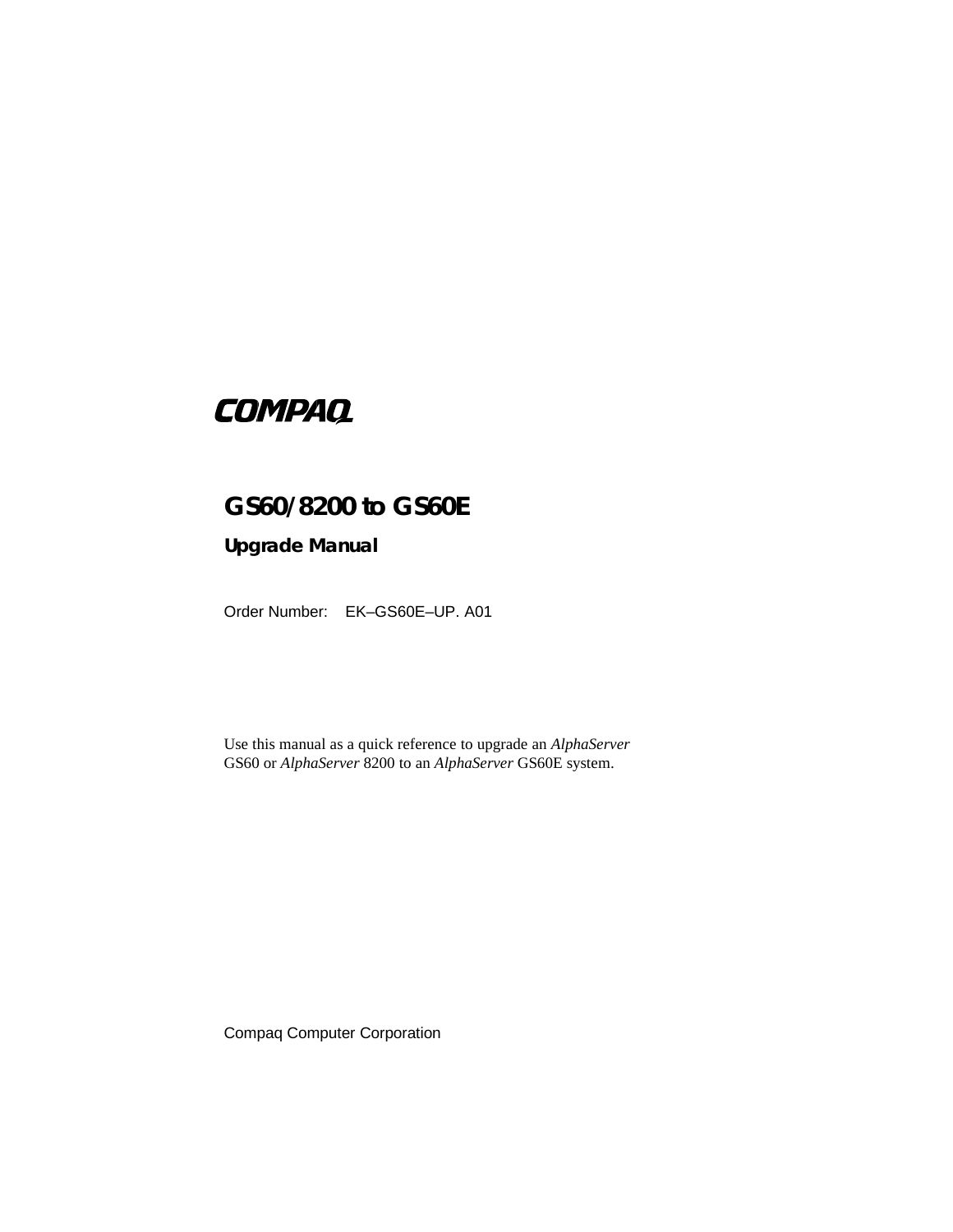#### **First Printing, August 1999**

The information in this publication is subject to change without notice.

COMPAQ COMPUTER CORPORATION SHALL NOT BE LIABLE FOR TECHNICAL OR EDITORIAL ERRORS OR OMISSIONS CONTAINED HEREIN, NOR FOR INCIDENTAL OR CONSEQUENTIAL DAMAGES RESULTING FROM THE FURNISHING, PERFORMANCE, OR USE OF THIS MATERIAL.

This publication contains information protected by copyright. No part of this publication may be photocopied or reproduced in any form without prior written consent from Compaq Computer Corporation.

The software described in this document is furnished under a license agreement or nondisclosure agreement and may be used or copied only in accordance with the terms of the agreement.

© 1999 Compaq Computer Corporation.

All rights reserved. Printed in the U.S.A.

COMPAQ and the Compaq logo are trademarks or registered trademarks of Compaq Computer Corporation. AlphaServer, DIGITAL, OpenVMS, and StorageWorks are trademarks or registered trademarks of Digital Equipment Corporation. Microsoft, Windows, and Windows NT are registered trademarks of Microsoft Corporation. UNIX is a registered trademark in the U.S. and other countries, licensed exclusively through X/Open Company Ltd. Other product names mentioned herein may be trademarks and/or registered trademarks of their respective companies.

**FCC Notice:** The equipment described in this manual generates, uses, and may emit radio frequency energy. The equipment has been type tested and found to comply with the limits for a Class A digital device pursuant to Part 15 of FCC Rules, which are designed to provide reasonable protection against such radio frequency interference. Operation of this equipment in a residential area may cause interference, in which case the user at his own expense will be required to take whatever measures are required to correct the interference.

**Shielded Cables:** If shielded cables have been supplied or specified, they must be used on the system in order to maintain international regulatory compliance.

**Warning!** This is a Class A product. In a domestic environment this product may cause radio interference, in which case the user may be required to take adequate measures.

**Achtung!** Dieses ist ein Gerät der Funkstörgrenzwertklasse A. In Wohnbereichen können bei Betrieb dieses Gerätes Rundfunkstörungen auftreten, in welchen Fällen der Benutzer für entsprechende Gegenmaßnahmen verantwortlich ist.

**Avertissement!** Cet appareil est un appareil de Classe A. Dans un environnement résidentiel, cet appareil peut provoquer des brouillages radioélectriques. Dans ce cas, il peut être demandé à l'utilisateur de prendre les mesures appropriées.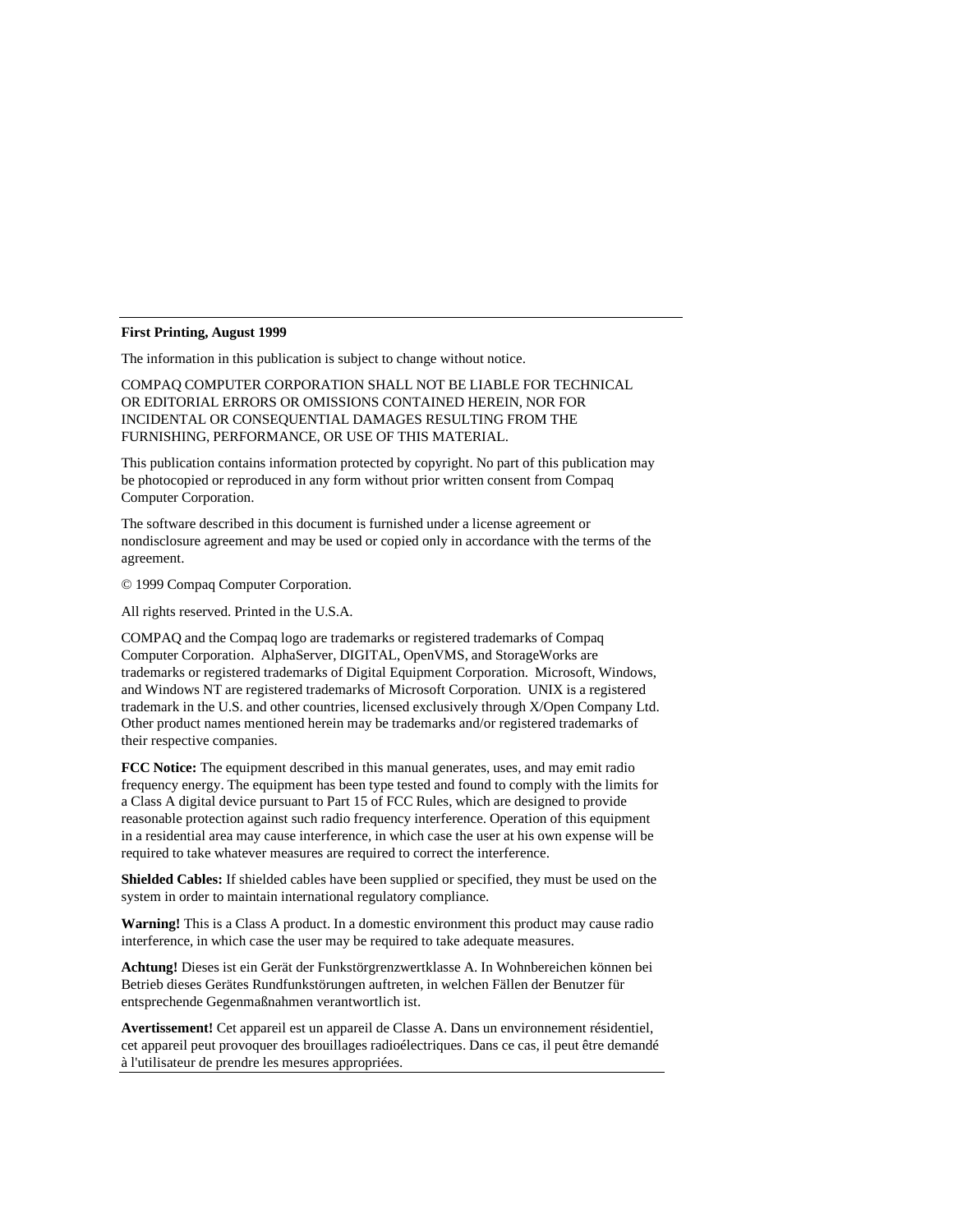# **Contents**

|--|

# Procedure

| 5 Remove the Modules from the GS60/8200 TLSB Card Cage 10 |  |
|-----------------------------------------------------------|--|
|                                                           |  |
|                                                           |  |
|                                                           |  |
|                                                           |  |
|                                                           |  |
|                                                           |  |

# Examples

# Figures

| 7 |  |
|---|--|
|   |  |
|   |  |
|   |  |
|   |  |
|   |  |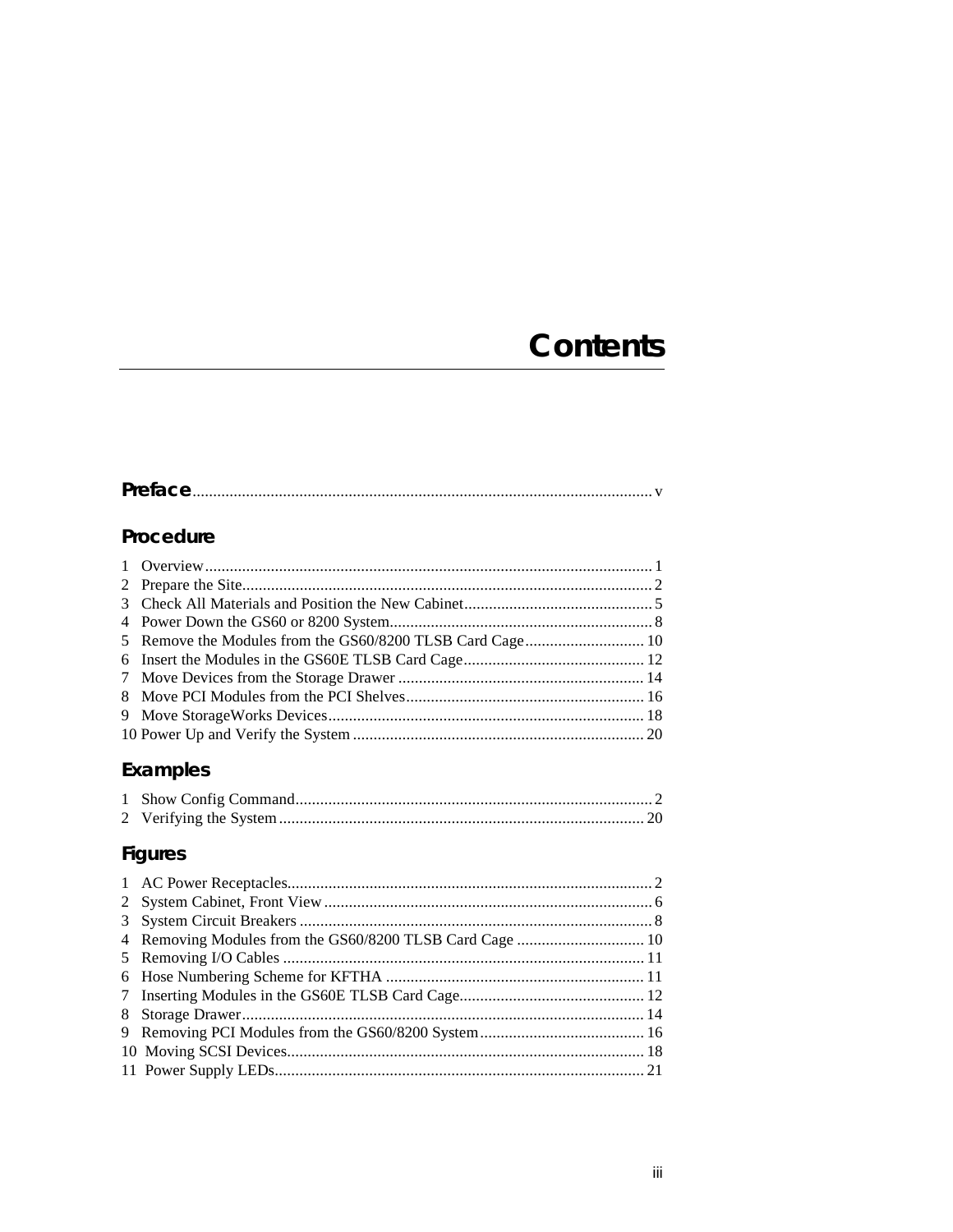## **Tables**

# **Index**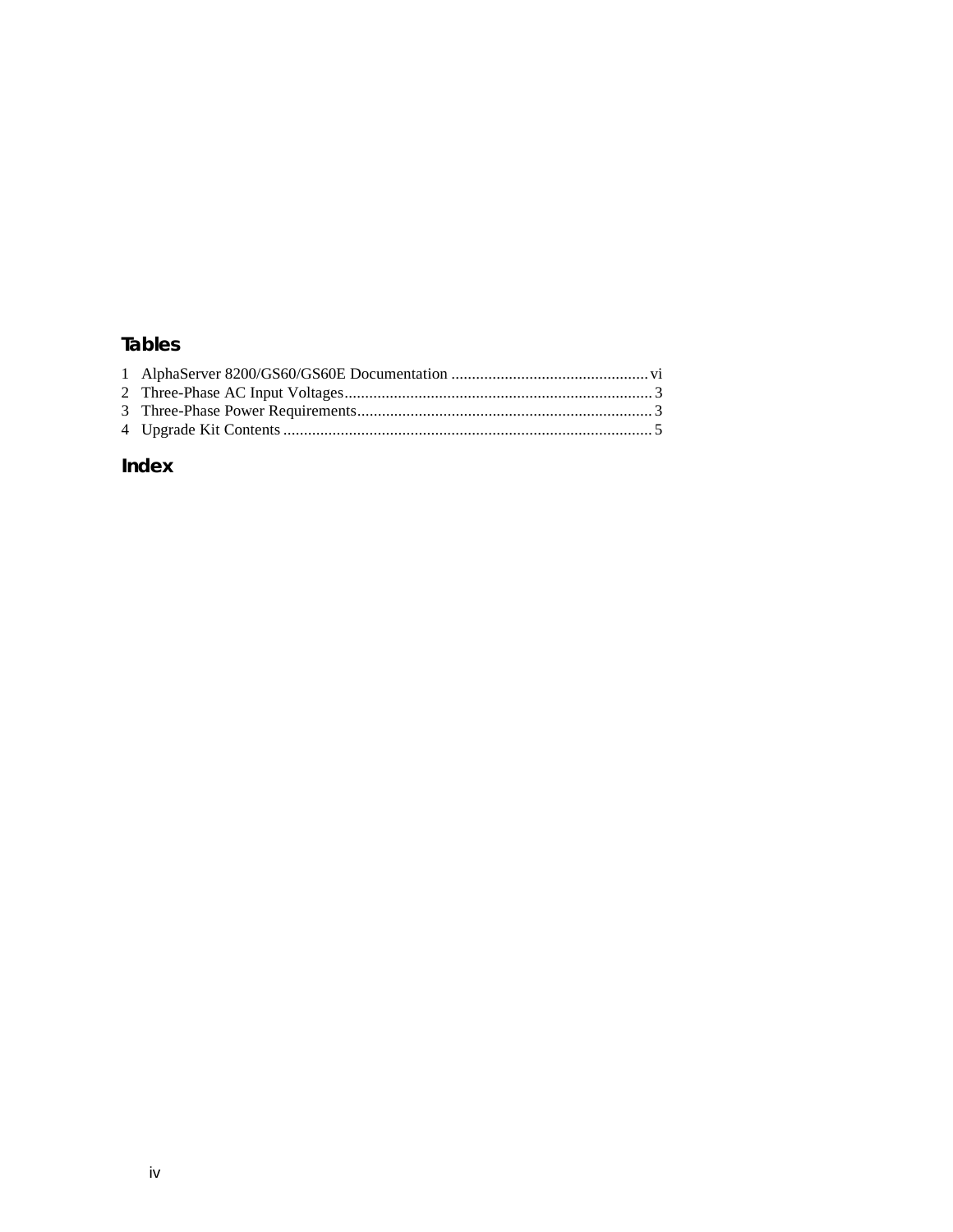# **Preface**

#### **Intended Audience**

This manual is written for the customer service engineer.

#### **Document Structure**

This manual uses a structured documentation design. Topics are organized into small sections for efficient online and printed reference. Each topic begins with an abstract. You can quickly gain a comprehensive overview by reading only the abstracts. Next is an illustration or example, which also provides quick reference. Last in the structure are descriptive text and syntax definitions.

#### **Conventions Used in This Document**

*Icons*. Icons similar to those shown below are used in illustrations for designating part placement in the system described. A shaded area in the icon shows the location of the component or part being discussed.



Main Cabinet

Front Rear

### **Documentation Titles**

Table 1 lists the relevant *AlphaServer* documentation.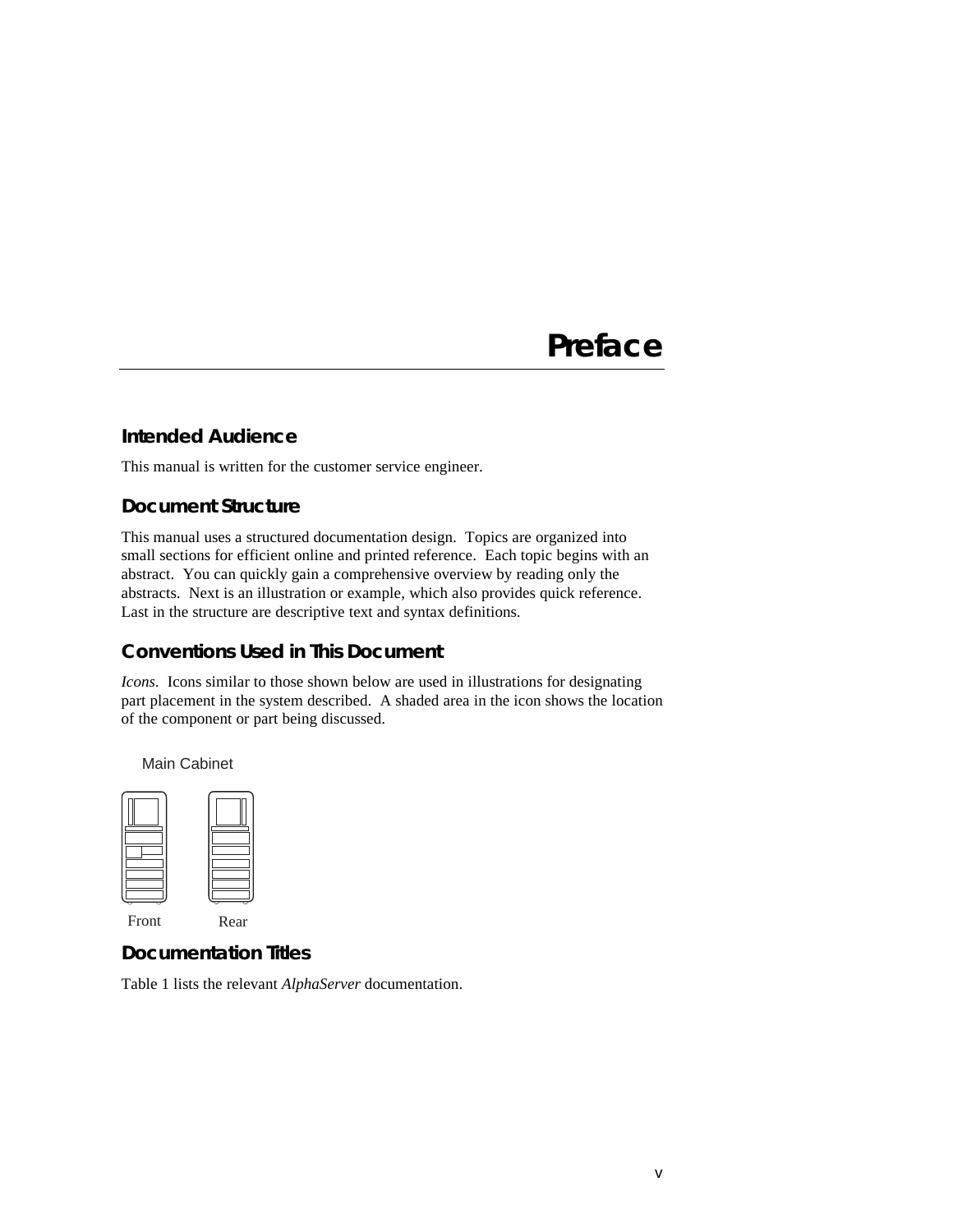| Title                                                   | <b>Order Number</b> |
|---------------------------------------------------------|---------------------|
| <b>Hardware User Information and Installation</b>       |                     |
| <b>GS60E</b> Operations Manual                          | EK-GS60E-OP         |
| <b>GS60E</b> Installation Guide                         | EK-GS60E-IN         |
| <b>Service Information Kit</b>                          |                     |
| 8200/8400 Service Manual (hard copy)                    | EK-T8030-SV         |
| <b>GS60E Service Manual</b>                             | EK-GS60E-SV         |
| <b>Reference Manuals</b>                                |                     |
| <b>System Technical Manual</b>                          | EK-T8030-TM         |
| System Technical Manual Supplement: CPU                 | <b>EK-T8030-TS</b>  |
| GS60E and GS140 Getting Started with Logical Partitions | <b>EK-TUNLP-SF</b>  |
| <b>DWLPA/DWLPB PCI Adapter Technical Manual</b>         | EK-DWLPA-TM         |
| <b>Upgrade Manuals</b>                                  |                     |
| <b>KN7CG CPU Module Installation Card</b>               | EK-KN7CG-IN         |
| <b>MS7CC Memory Installation Card</b>                   | EK-MS7CC-IN         |
| <b>KFTHA System I/O Module Installation Card</b>        | <b>EK-KFTHA-IN</b>  |
| <b>KFE72</b> Installation Guide                         | EK-KFE72-IN         |
| <b>DWLPA/DWLPB PCI PIU Installation Guide</b>           | EK-DWL84-IN         |
| H7506 Power Supply Installation Card                    | EK-H7506-IN         |
| <b>RRDCD</b> Installation Card                          | <b>EK-RRDXX-IN</b>  |

# **Table 1 AlphaServer 8200/GS60/GS60E Documentation**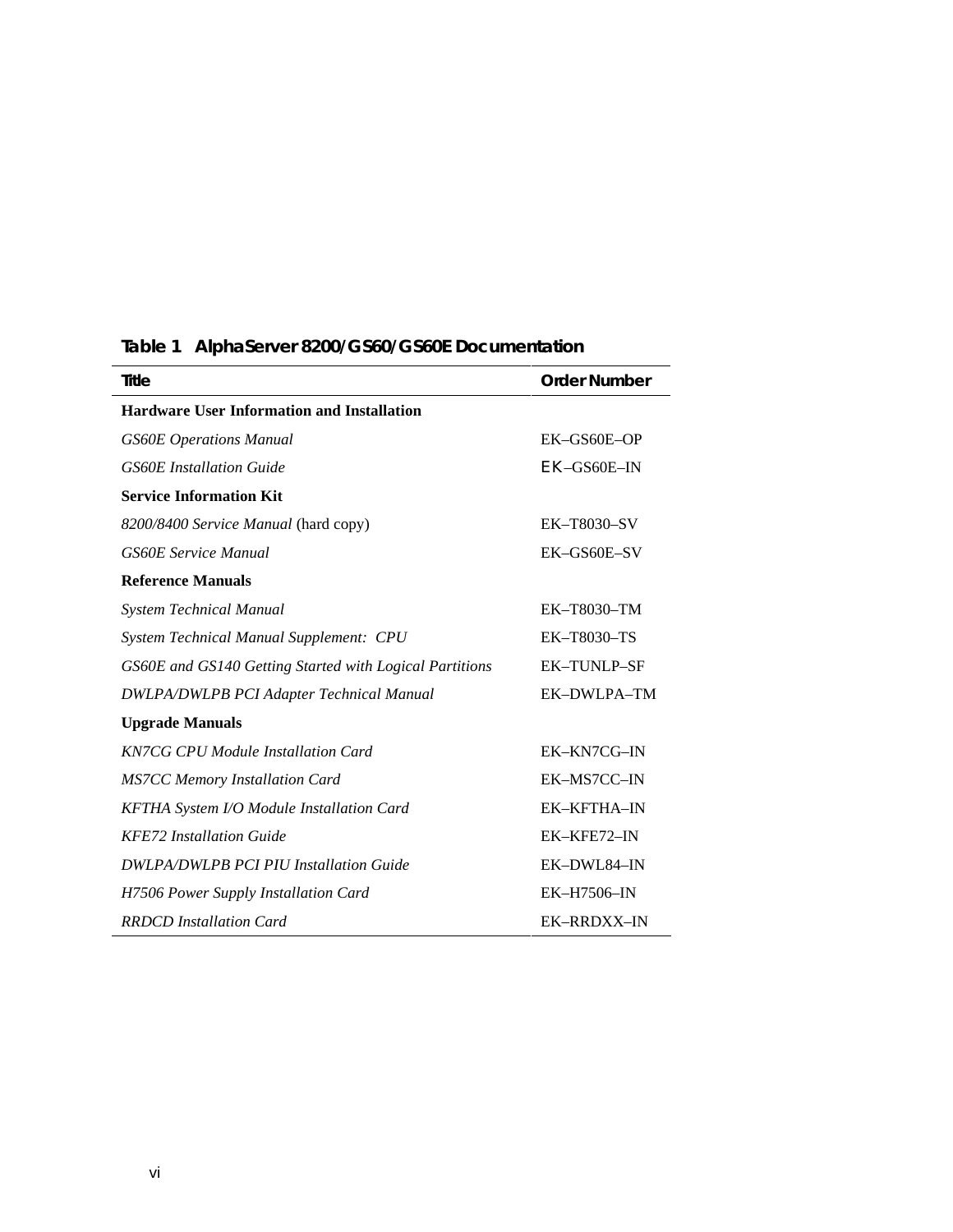# **Procedure**

## **1 Overview**

Following are the steps to upgrade an *AlphaServer* GS60 or 8200 to an *AlphaServer* GS60E:

- 1. Prepare the site.
- 2. Check all materials and position the new cabinet.
- 3. Power down the GS60 or 8200 system.
- 4. Remove the modules from the GS60/8200 TLSB card cage.
- 5. Insert the modules in the GS60E TLSB card cage.
- 6. Move devices from the storage drawer.
- 7. Move PCI modules from the PCI shelves.
- 8. Move StorageWorks devices.
- 9. Power up and verify the system.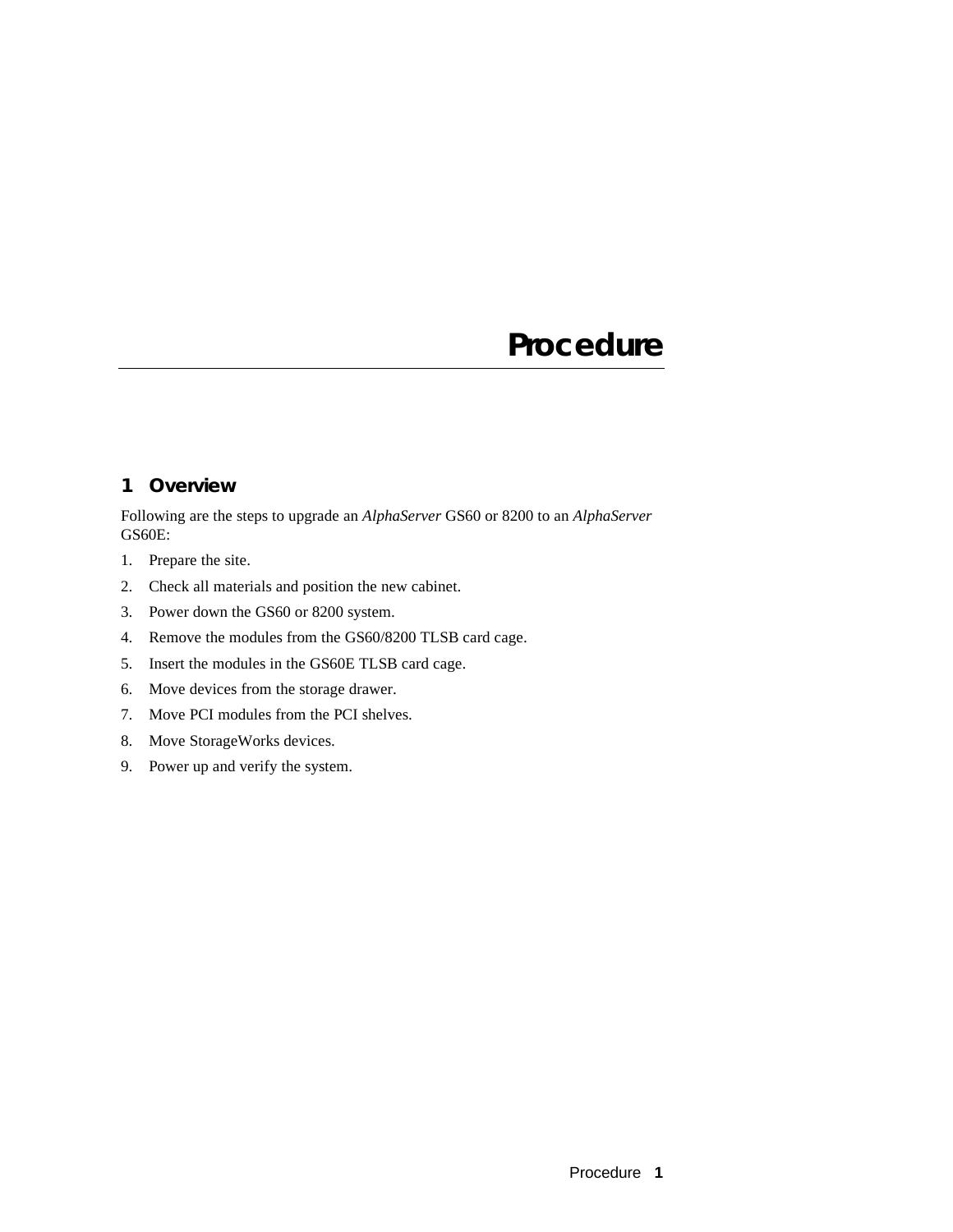#### **2 Prepare the Site**

**Get a hard copy of the 8200/GS60 system configuration, note any additional options you may be adding with this upgrade, and make certain three-phase AC power is available.**

#### **Example 1 Show Config Command**

|                                       | P08>>> show config                  |          |      |            |
|---------------------------------------|-------------------------------------|----------|------|------------|
|                                       | Name                                | Type     | Rev  | Mnemonic   |
| TLSB                                  |                                     |          |      |            |
| $4 + +$                               | KN7CE-AB                            | 8014     | 0000 | kn7ce-ab0  |
| $5 + +$                               | KN7CE-AB                            | 8014     | 0000 | kn7ce-ab1  |
| $6+$                                  | MS7CC                               | 5000     | 0000 | ms7cc0     |
| $7+$                                  | MS7CC                               | 5000     | 0000 | ms7cc1     |
| $8+$                                  | KFTIA                               | 2020     | 0000 | kftia0     |
|                                       | CO Internal PCI connected to kftia0 |          |      | pci0       |
| $0+$                                  | ISP1020                             | 10201077 | 0001 | isp00      |
| $1+$                                  | ISP1020                             | 10201077 | 0001 | isp01      |
| $2+$                                  | DECchip 21040-AA                    | 21011    | 0023 | tulip0     |
| $3+$                                  | DEC PCI FDDI                        | F1011    | 0000 | pfi0       |
| $4+$                                  | ISP1020                             | 10201077 | 0001 | isp02      |
| $5+$                                  | ISP1020                             | 10201077 | 0001 | isp03      |
| $6+$                                  | DECchip 21040-AA                    | 21011    | 0023 | tulip1     |
| $7+$                                  | PCI NVRAM                           | 71011    | 0000 | pci_nvram0 |
| C1<br>PCI connected to kftia0<br>pci1 |                                     |          |      |            |
| $0+$                                  | SIO                                 | 4828086  | 0003 | sio0       |
|                                       | Controllers on SIO                  |          |      | sioO       |
| $0+$                                  | DECchip 21040-AA                    | 21011    | 0023 | tulip2     |
| $1+$                                  | FLOPPY                              | 2        | 0000 | floppy0    |
| $2+$                                  | <b>KBD</b>                          | 3        | 0000 | kbd0       |
| $3+$                                  | MOUSE                               | 4        | 0000 | mouse0     |
|                                       | EISA connected to pcil through sio0 |          |      | eisa0      |
| $3+$                                  | <b>KFESB</b>                        | 2EA310   | 0000 |            |
| P(08>>                                |                                     |          |      |            |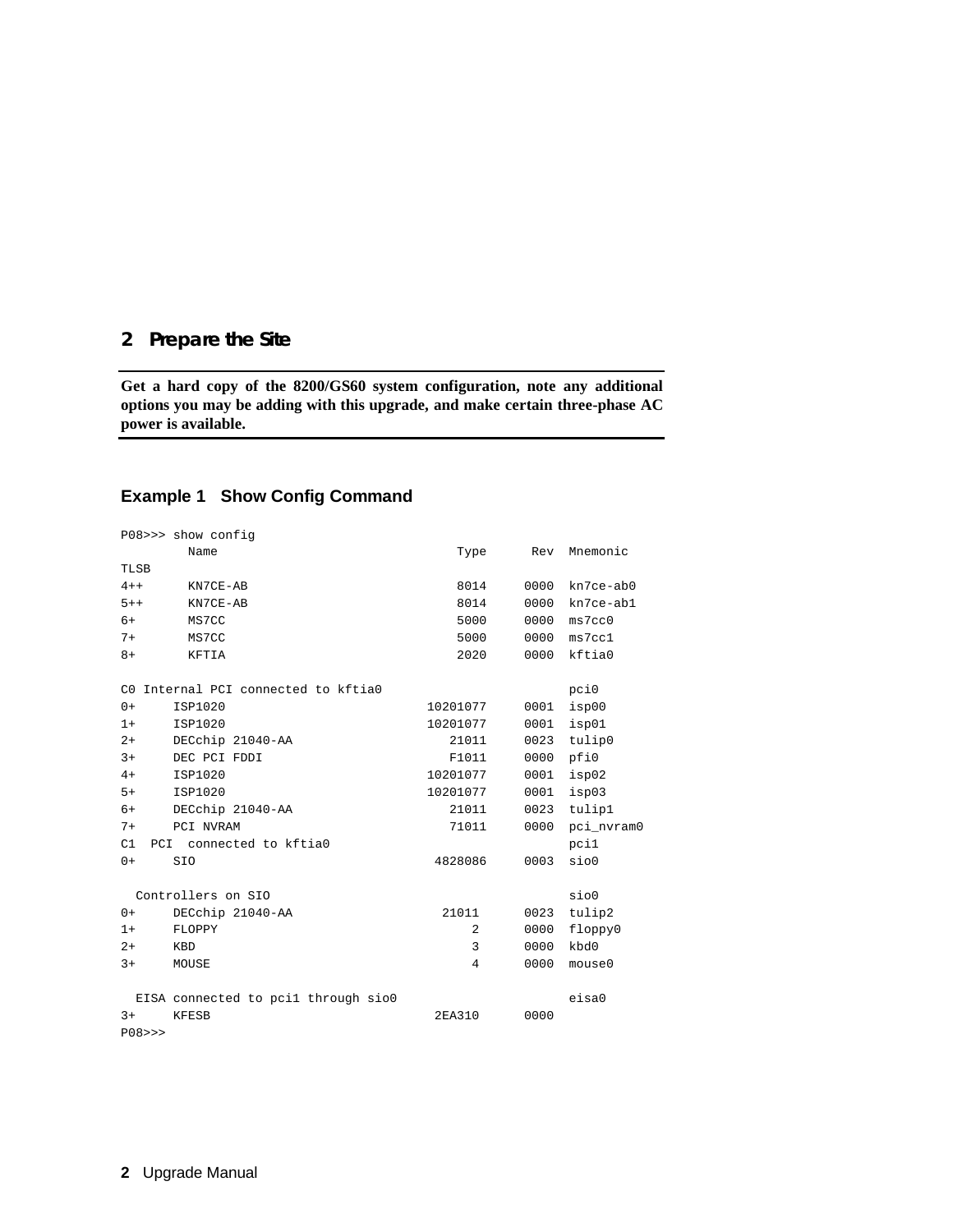Shut down the operating system and issue the console commands **show configuration, show device,** and **show <envar>** to show the system configuration and environment variables. Keep a hard copy of the output for reference.

*CAUTION: Since you are moving from a working system, keep the existing configuration. Keep the same I/O cable connections to adapter modules, adapter connections to devices, and keep StorageWorks device numbering by keeping the same position of the device in a Storage– Works shelf. If you keep these the same, there will be no need for device reconfiguration.*

Tables 1 and 2 list the three-phase voltage and power requirements. Figure 1 shows the required AC power receptacles.

| Country                                                               | Input<br>Voltage | Circuit Breaker<br>Rating (amps) | Frequency<br>Range (Hz) |
|-----------------------------------------------------------------------|------------------|----------------------------------|-------------------------|
| Japan                                                                 | 202 Delta        | 30                               | $50 - 60$               |
| North America                                                         | 120/208 Wye      | 30                               | $50 - 60$               |
| Europe/AP                                                             | 380–415 Wye      | 32                               | $50 - 60$               |
| Each system and expander cabinet requires its own AC power connector. |                  |                                  |                         |

#### **Table 2 Three-Phase AC Input Voltages**

#### **Table 3 Three-Phase Power Requirements**

| Cabinet                             | Power (watts)                                                | Heat Dissipation (BTU/hr)                                    |
|-------------------------------------|--------------------------------------------------------------|--------------------------------------------------------------|
| System                              | $1,200$ minimum <sup>1</sup><br>$2,450$ maximum <sup>2</sup> | $4,100$ minimum <sup>1</sup><br>$8,300$ maximum <sup>2</sup> |
| System and two<br>expander cabinets | $5,150$ maximum <sup>3</sup>                                 | $17,550$ maximum <sup>3</sup>                                |

<sup>1</sup>These figures are based on a minimum configuration containing three power supplies, a dual CPU module, one memory module, one system I/O module, one CD-ROM, one minimally configured PCI shelf, and one StorageWorks shelf with one disk drive.

²Based on a fully configured system containing three power supplies, three CPU modules (6 CPUs), two memory modules, two system I/O modules, one CD-ROM, two PCI shelves, and two StorageWorks shelves with 12 disk drives.

³Based on a fully configured system cabinet (see note 2) and two expander cabinets each containing three PCI shelves and four StorageWorks shelves with 24 disk drives.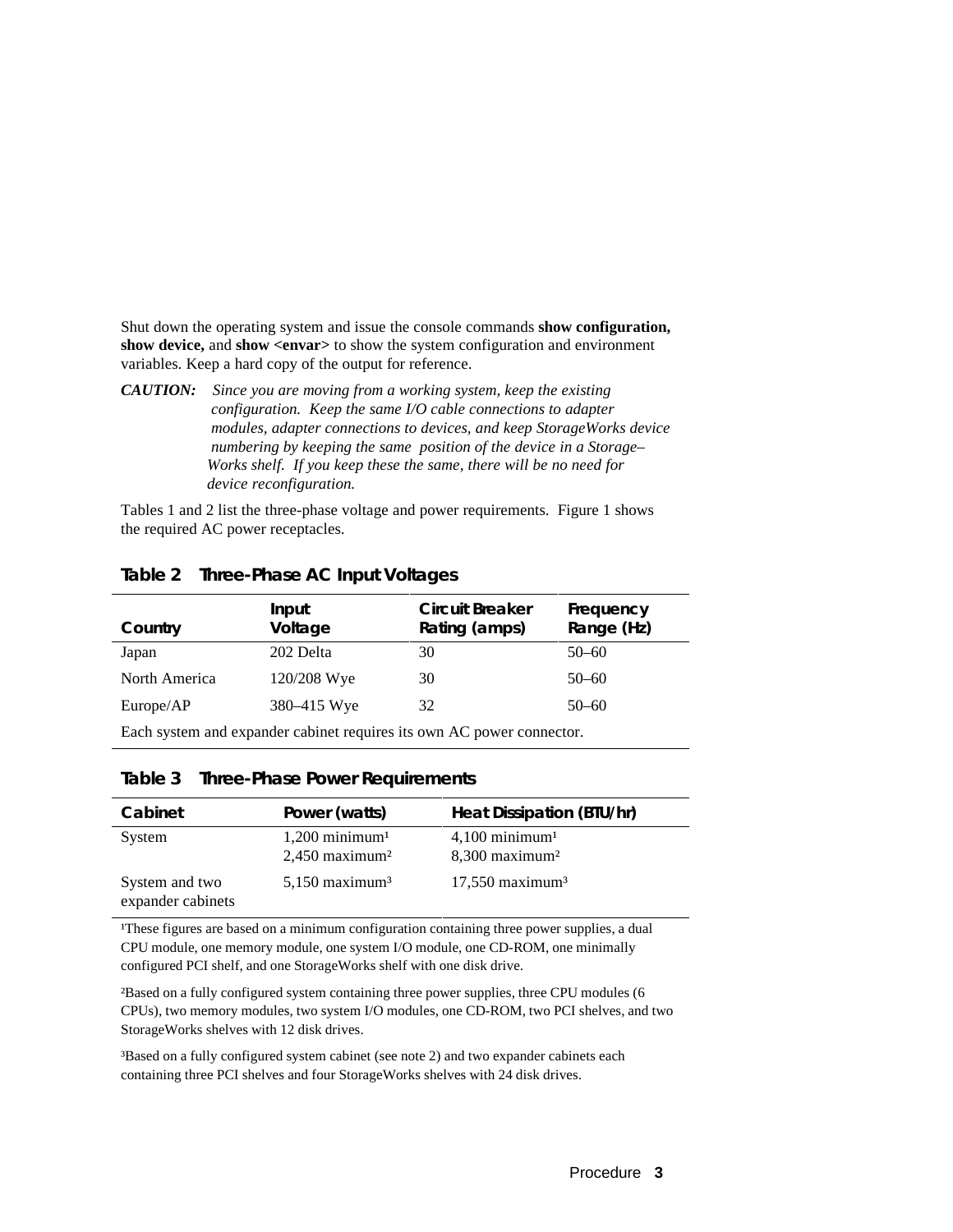*NOTE: AC power receptacles are also required for console terminals and printers.*





**380-415 V NOMINAL (50-60 Hz) IEC 309 TYPE**



GS60E24-99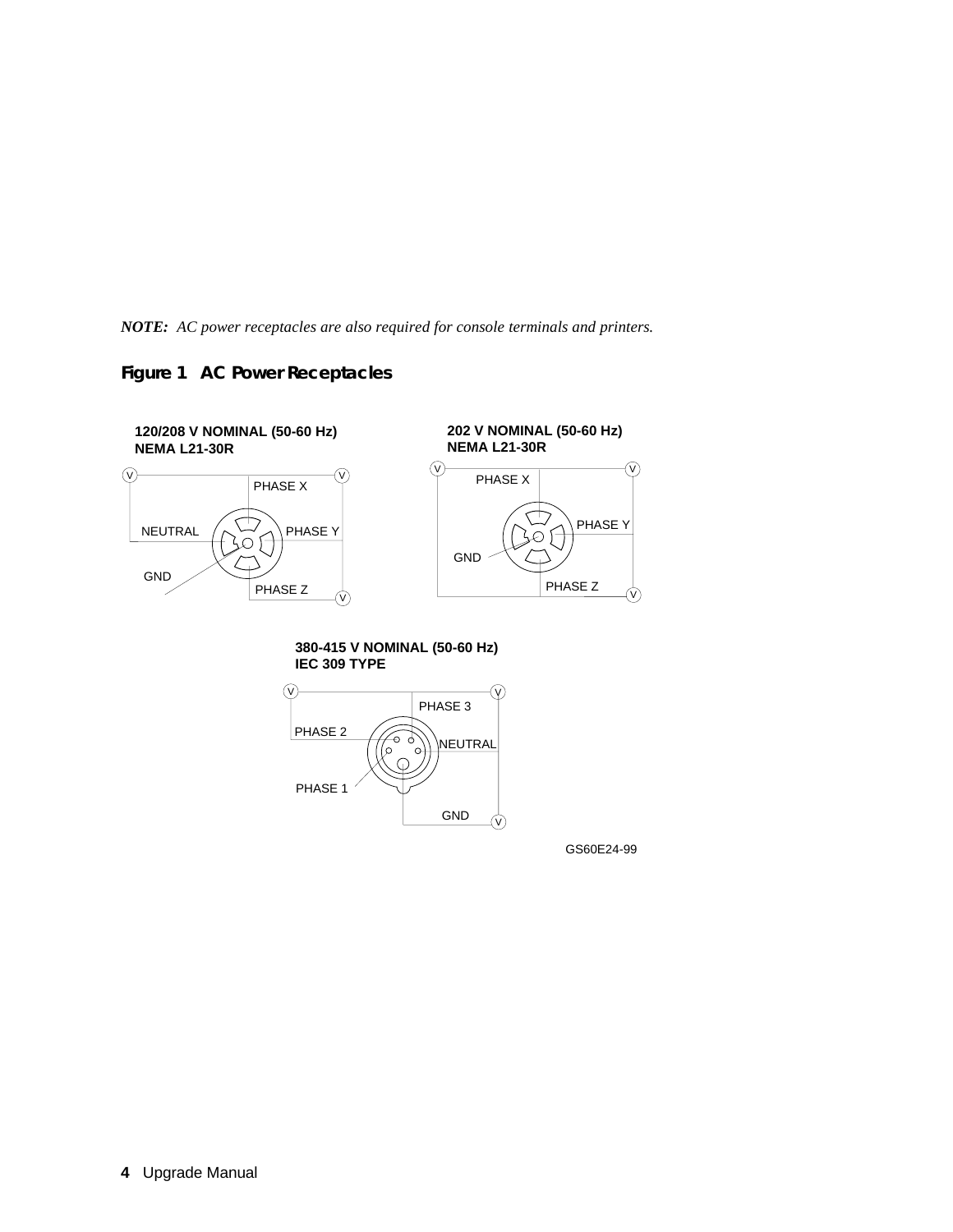#### **3 Check All Materials and Position the New Cabinet**

**Unpack and position the new cabinet. Review what needs to be moved from the old cabinet into the new cabinet. The Upgrade Kit also contains the GS60E documentation.**

|   | <b>Quantity Part Number</b> | <b>Description</b>                                     |
|---|-----------------------------|--------------------------------------------------------|
| 1 | 3X-H9A22-AA<br>-AB          | GS60E System Cabinet, USA/Japan (-AA)<br>Europe (-AB)  |
| 1 | BA36R-RE                    | StorageWorks shelf (wide UltraSCSI)                    |
| 1 | E2052-AA                    | KFTHA I/O port module                                  |
| 4 | E2034-AA                    | Terminator modules                                     |
| 1 | 54-24776-01                 | Clock module                                           |
| 1 | QB-4NQAA-SA                 | <b>QUK INST UT MUL SRL/RX23</b>                        |
| 1 | 17-03567-08                 | Cable assembly, 68-pin 90-degre, 50 cond               |
| 1 | 36-26123-07                 | Return label                                           |
|   | 36-00551-02                 | Model 6/525 label                                      |
| 1 | EK-GS60E-UP                 | GS60/8200 to GS60E Upgrade Manual                      |
|   | 3X-KN7CG-AB                 | Dual-CPU module <sup>1</sup>                           |
|   | 75-00518-02                 | AlphaServer GS60E Tru64 UNIX software kit <sup>2</sup> |
|   | 75-00518-01                 | AlphaServer GS60E OpenVMS software kit <sup>3</sup>    |

**Table 4 Upgrade Kit Contents**

<sup>1</sup>CPU module comes with the 8200 to GS60E upgrade kit, DA-, DY-76U8B-AA, -AB.

²OpenVMS software comes with DY-76U8A-AA, -AB kits.

³Tru64 UNIX software comes with DA-76U8A-AA, -AB kits.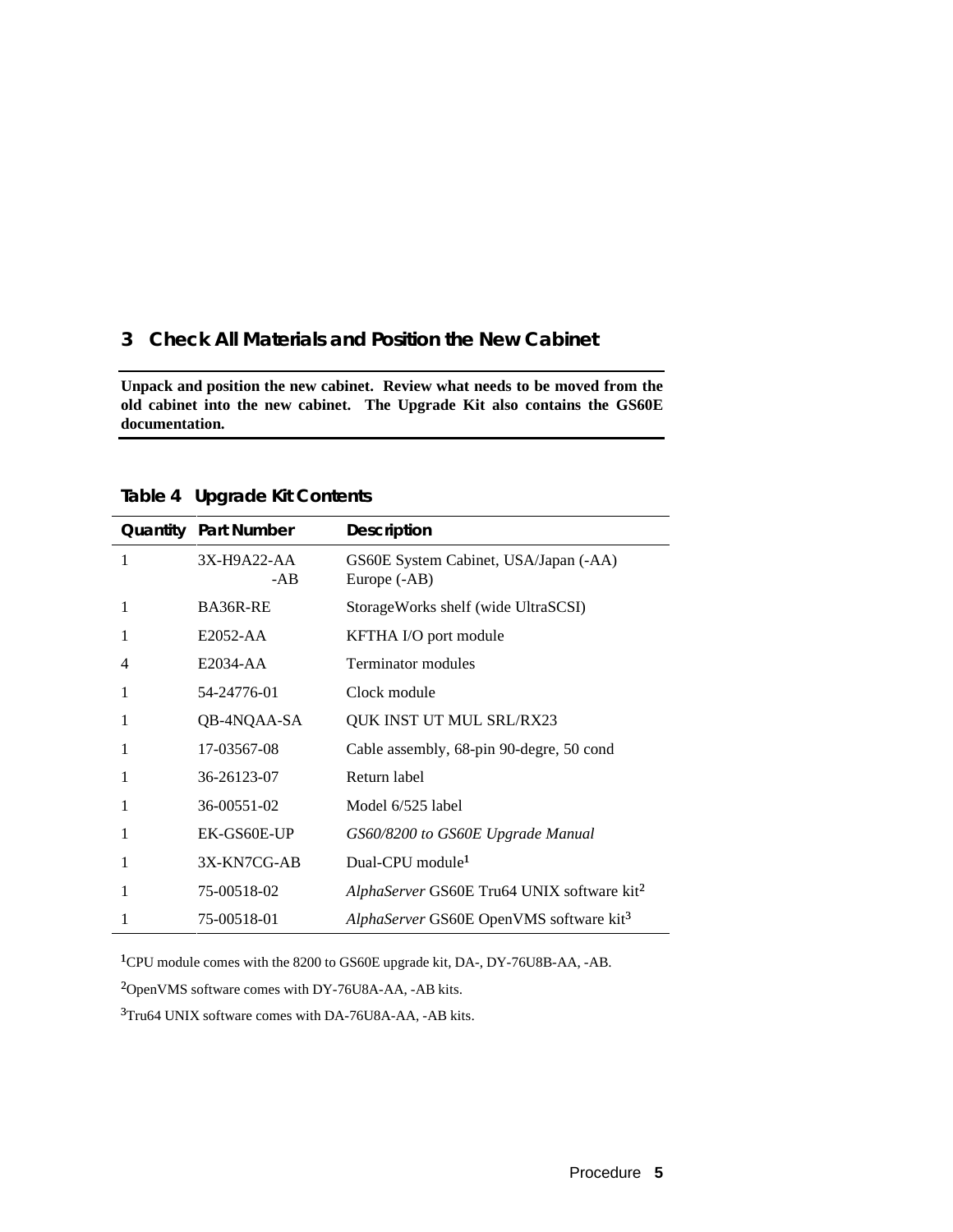

 **Figure 2 System Cabinet, Front View**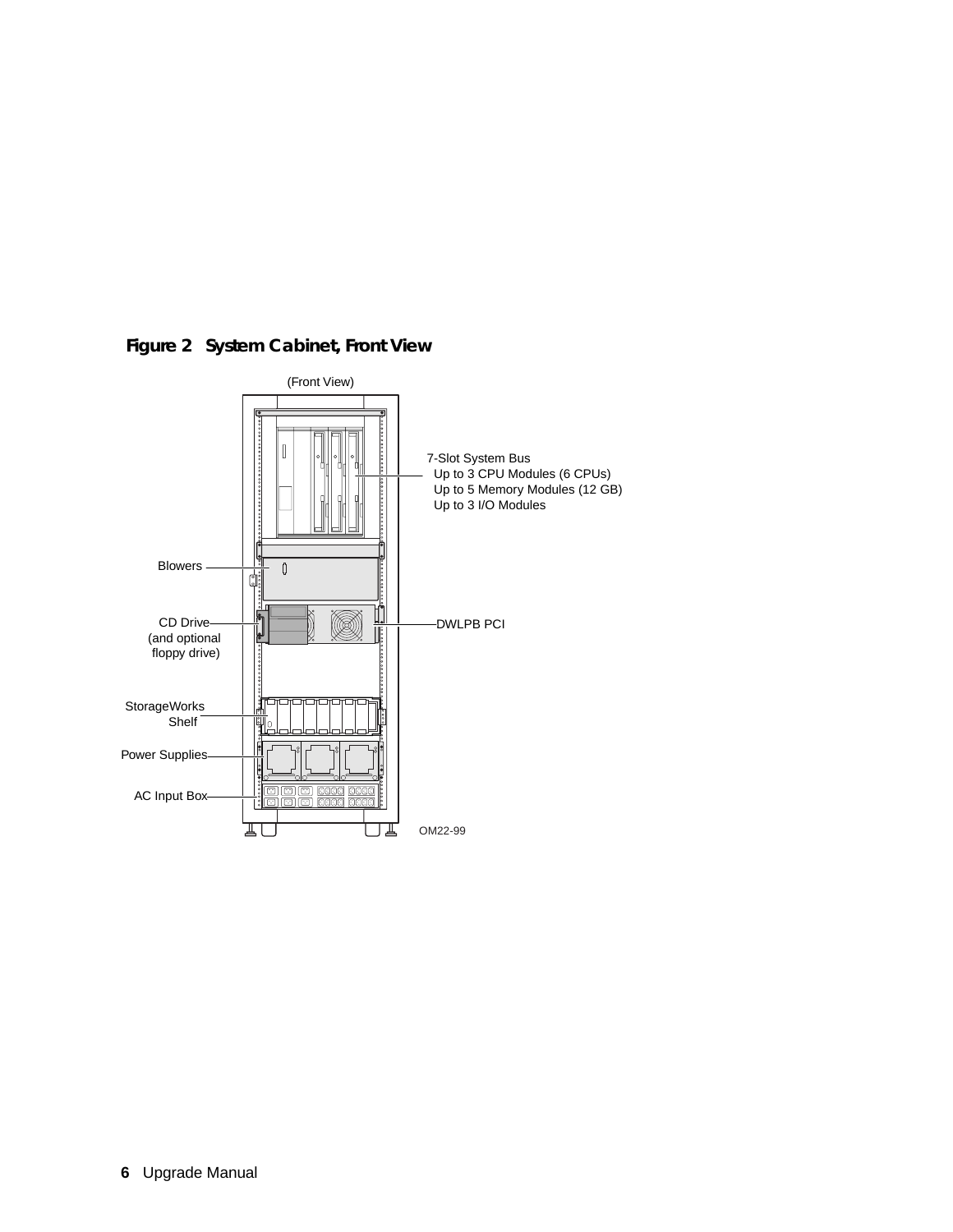Already installed in the new cabinet are the following:

- TLSB card cage
- CD-ROM drive
- Operator control panel
- CCL panel
- One StorageWorks shelf
- One PCI shelf
- Three power supplies

The following items need to be removed from your existing cabinet and installed in the new cabinet:

- Disk or tape drives and the StorageWorks power supply from the storage drawer
- I/O, memory, and terminator modules from the TLSB card cage; and CPU module for the 8200 to GS60E upgrade
- Second PCI shelf
- Second StorageWorks shelf

#### **Tools**

Small and large flathead screwdrivers Small and large Phillips head screwdrivers

#### **Antistatic bags**

One for each TLSB and PCI module

*WARNING: At least two people are required to remove the cabinet from the pallet. Serious injury may result if the cabinet is improperly handled or proper safety conditions are not met.*

Unpack the new cabinet and move it into position. Save the packing box for the return of the old cabinet.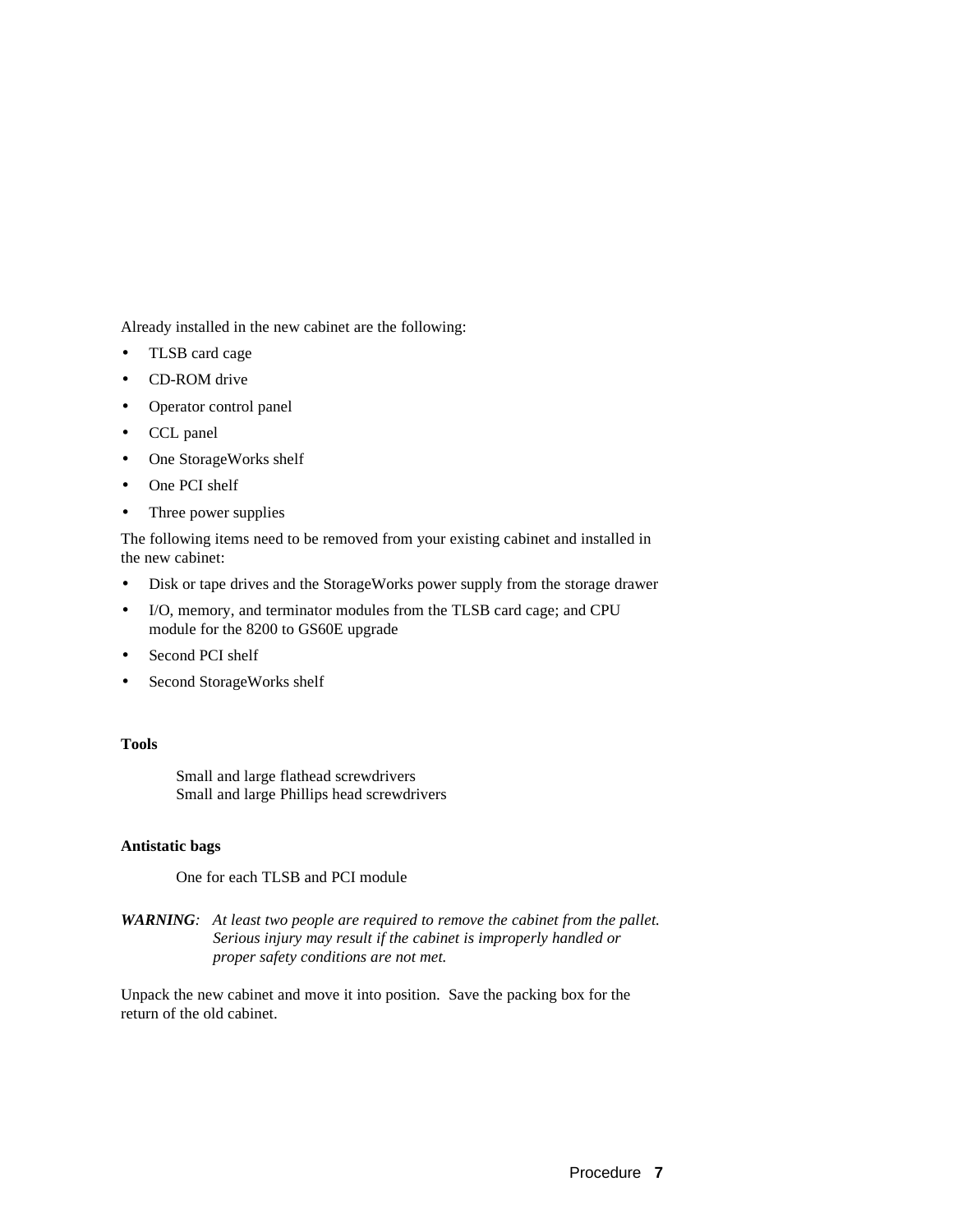**4 Power Down the GS60 or 8200 System**

**Turn off power to the existing system.**

**Figure 3 System Circuit Breakers (shown with redundant power supply)**

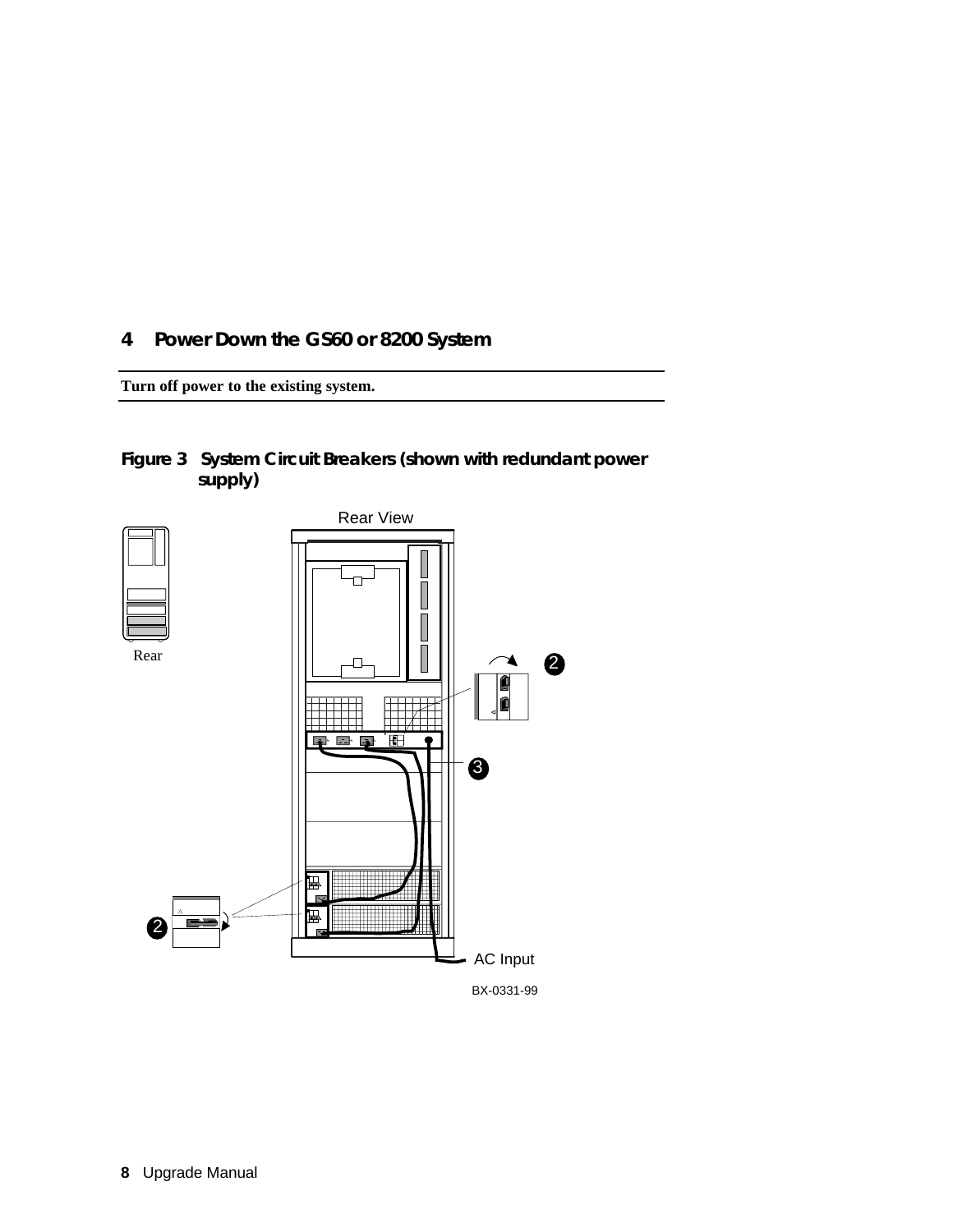- 1. With the system in console mode, depress the pushbutton on the control panel to the Off position (out).
- 2. Open the rear door of the cabinet, and,
	- If the system has two power regulators, push both breakers on the power strip (in the middle of the cabinet) to the right.
	- If the system has one power regulator, push the handle down on the circuit breaker (at the bottom of the cabinet) (see  $\bullet$  in Figure 3).
- 3. Unplug the power cord from the power strip or from the regulator (see  $\Theta$ ).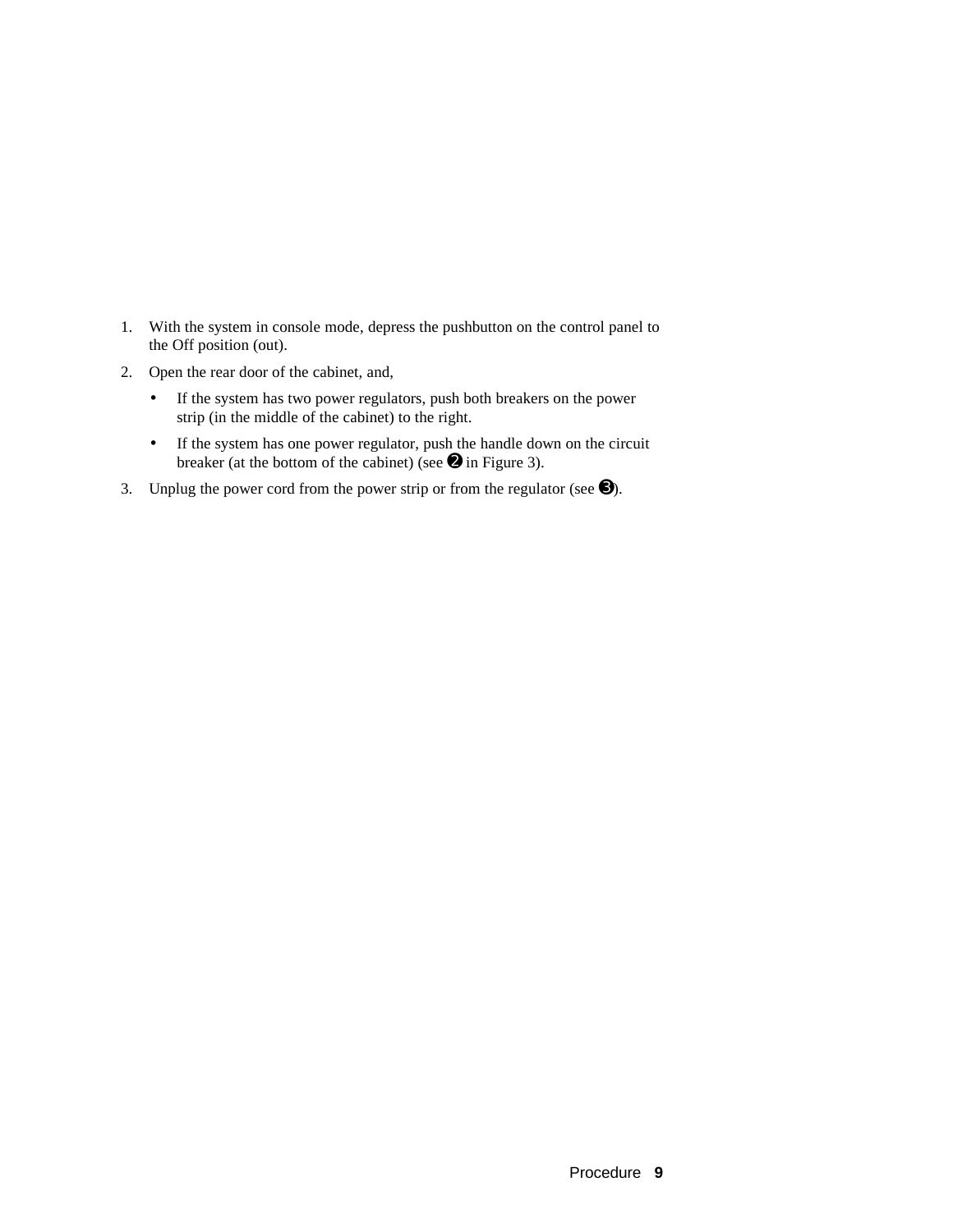## **5 Remove the Modules from the GS60/8200 TLSB Card Cage**

**Put on an antistatic wrist strap, remove all TLSB modules, and place them in antistatic bags. Inspect all removed modules for damage. Any connector damage and any bent pins in the backplane must be repaired before a module is inserted.**

#### **Figure 4 Removing Modules from the GS60/8200 TLSB Card Cage**

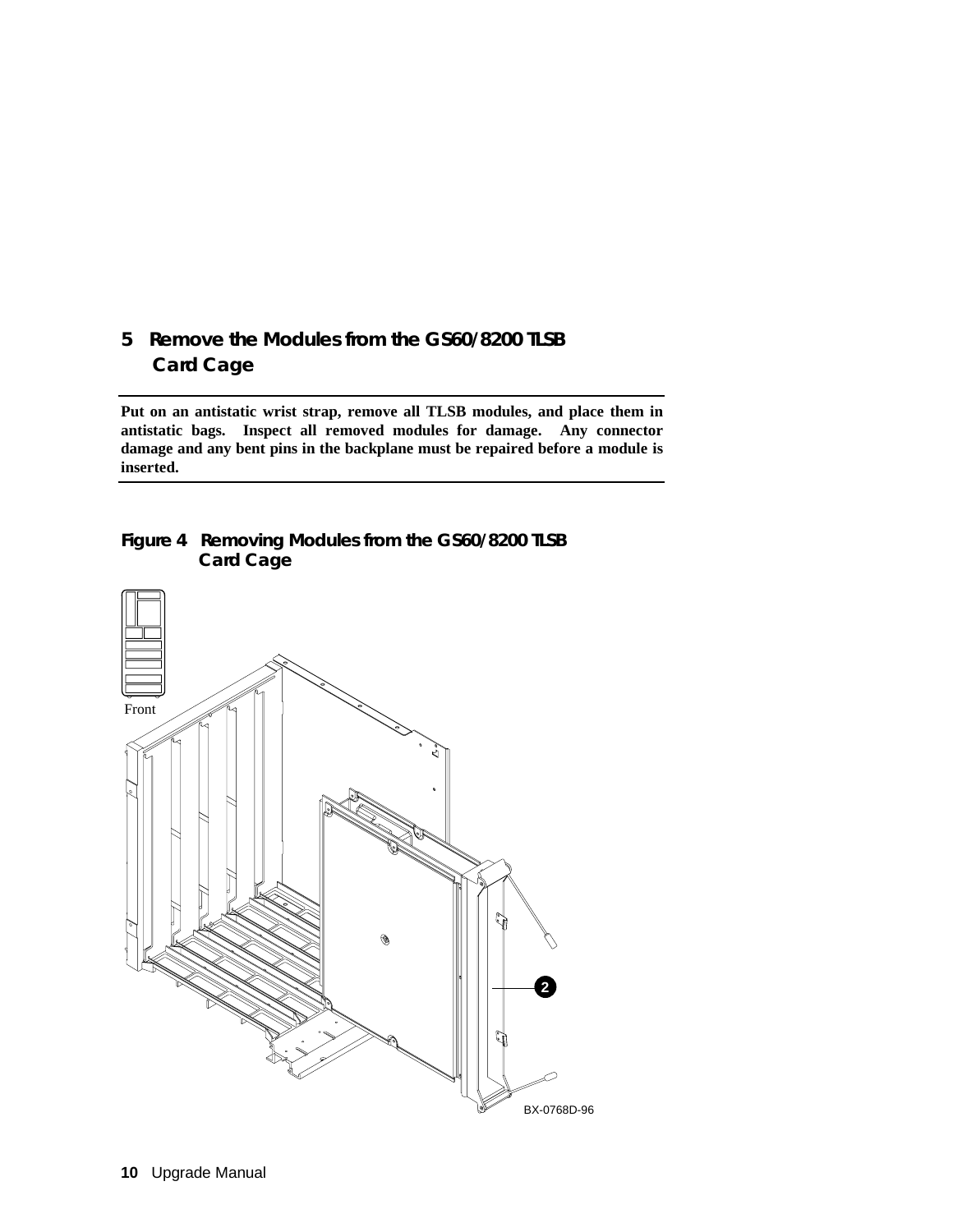**Tools required:** small and large flathead screwdrivers

- 1. Ground yourself to the cabinet with the antistatic wrist strap.
- 2. Remove each processor and memory module by pushing the handles of the module in toward the module end plate and to the left, releasing them from the stops. Grasp the end plate and slide the module out of the card cage. See  $\mathbf{\Theta}$  in Figure 4. Place each module in an antistatic bag as it is removed from the card cage. Remove any filler modules.
- 3. At the rear of the cabinet, use the small flathead screwdriver to disconnect all I/O cables from KFTIA and KFTHA modules (see Figure 5). Label each hose with the connector number from which it is being detached. Figure 6 shows the connector (C0, C1, etc.) numbering scheme. The KFTHA has four hose connectors, numbered in increasing order from top to bottom.
- 4. Remove the KFTIA and KFTHA modules using the procedure in step 2.



### **Figure 5 Removing I/O Cables**



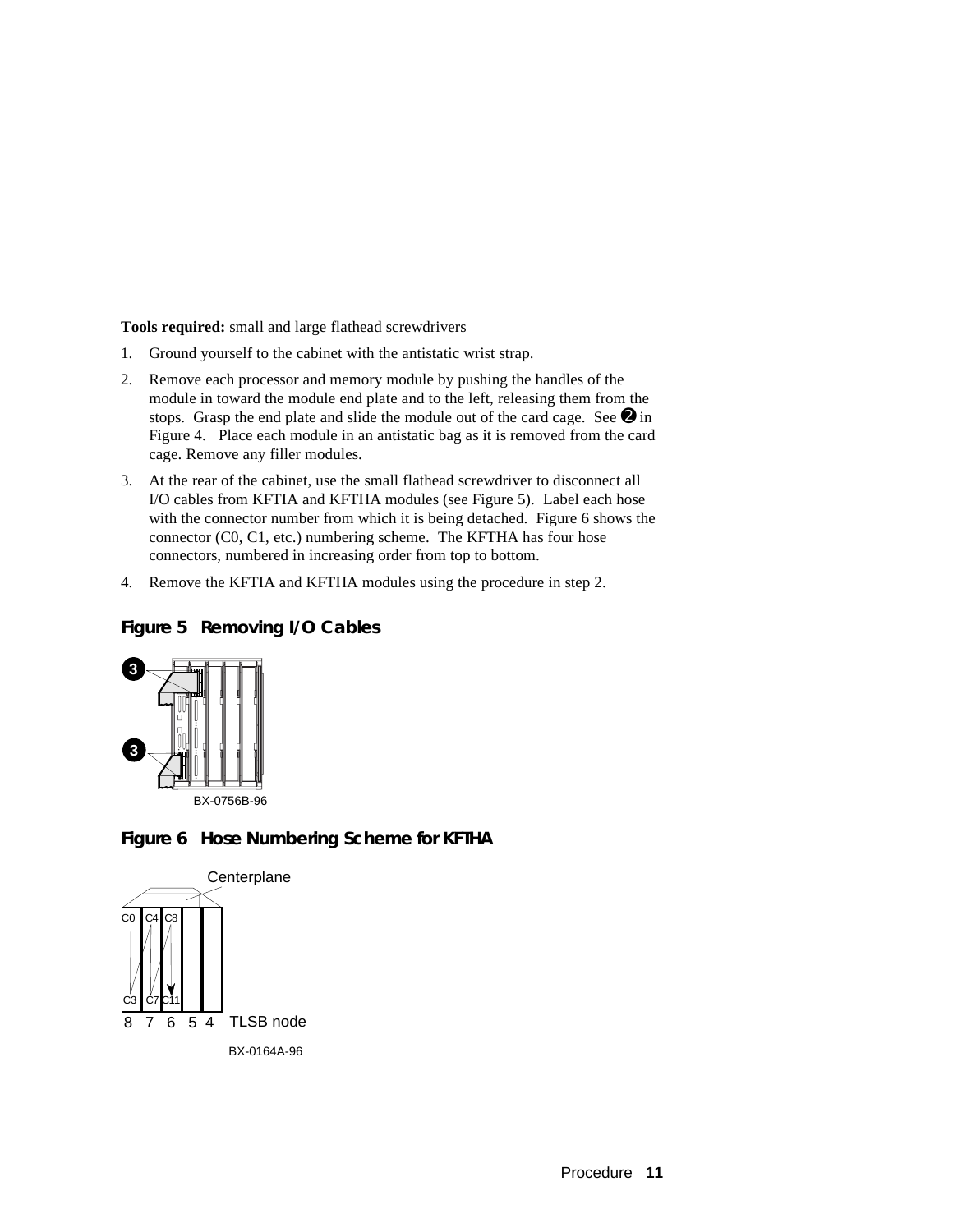### **6 Insert the Modules in the GS60E TLSB Card Cage**

**Determine the placement of the modules in the TLSB card cage. Inspect the KN7CG module's top row of pins on the large gray connector. If the plastic portion of the connector obstructs the connector pin hole(s), the damage must be repaired or the plastic will bend the backplane pins. Insert the I/O, memory, CPU (GS60 to GS60E upgrade only), and terminator modules. Make certain the EMI gaskets are in position and not damaged.**





*CAUTION: If you add CPU modules, the modules shipped might have different versions of console firmware. Results are unpredictable if you install all processor modules at the same time and power up the system, so install each module individually and update the console firmware on each if necessary. Follow the instructions on the CPU installation card.*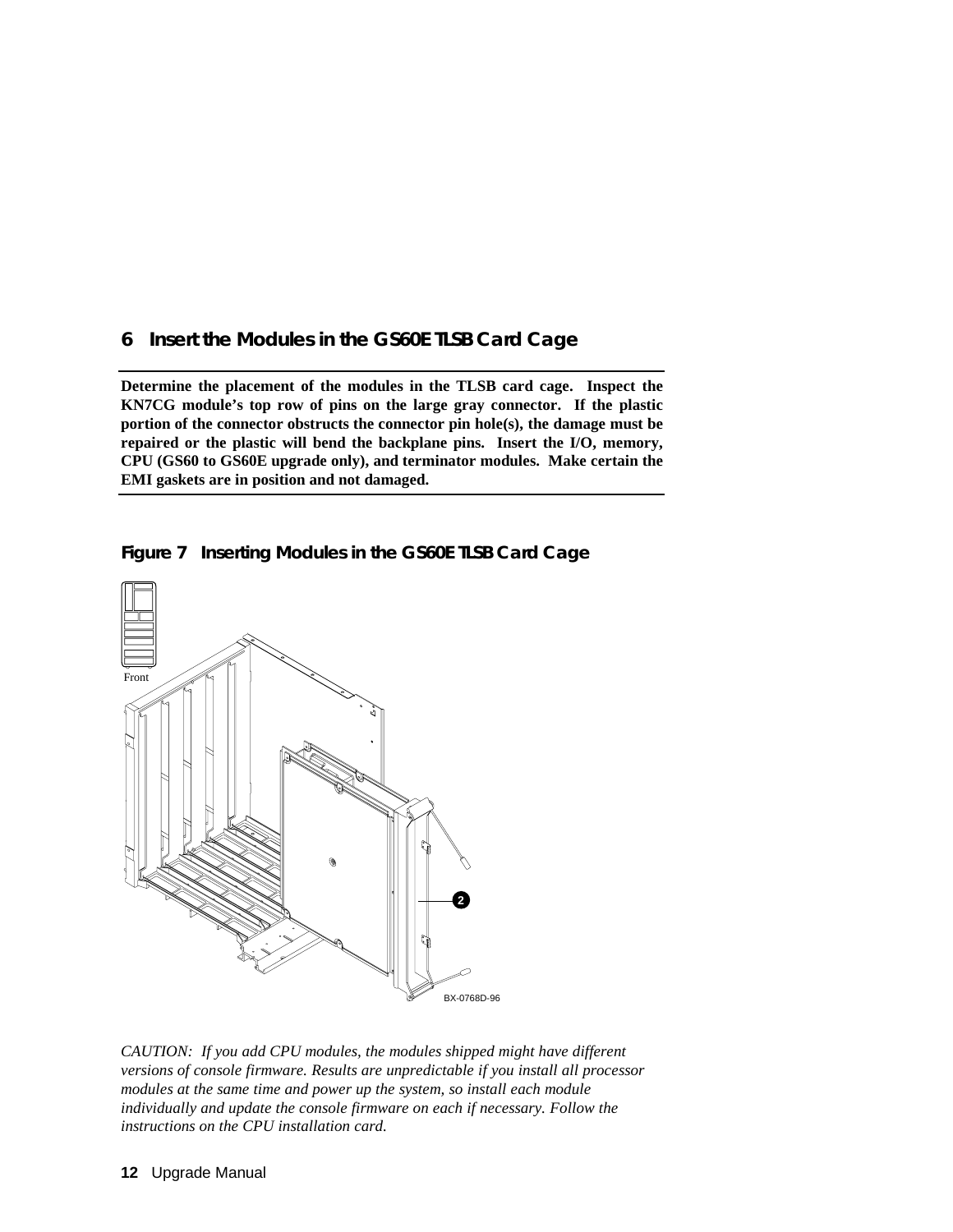**Tools required:** small flathead screwdriver

- 1. Before installing the modules, determine their placement:
	- a. Processor modules start at slot 0 and work up to slot 2.
	- b. The first KFTHA module goes in slot 8, a second in slot 7, and a third in slot 6.
	- c. The first MS7CC memory module is in the highest-numbered open slot, the next in the lowest-numbered open slot, and so on, alternating between highest- and lowest-numbered open slots.
	- d. Fill all remaining open slots with terminator modules (E2034-AA).
- 2. Ground yourself to the cabinet with the antistatic wrist strap.
- 3. Insert the I/O, memory, and terminator modules (if any) in the TLSB card cage.

*CAUTION: To avoid damaging an EMI gasket, insert modules from left to right. These gaskets can easily break, and a broken piece of gasket can damage a module or the centerplane.*

- a. Remove each module from its antistatic bag and release the spring-loaded handles from the stops. To do this, push both handles toward the module endplate and away from the stops.
- b. Hold the module assembly by the endplate. Align the module with the card guide and the cover with the rail (see Figure 7).
- c. Slide the module into the card cage as far as it will easily go.
- d. When the module stops, check that the projections on the top and bottom of the endplate are aligned with the slots in the card cage. If they are not, remove the module and realign it.
- e. Push both handles at the same time to the module endplate. You will feel the module make contact with the connectors at the centerplane. Release the handles so they spring back into the stops.
- 4. Attach the I/O cables to the KFTHA modules.
- 5. Insert the processor modules.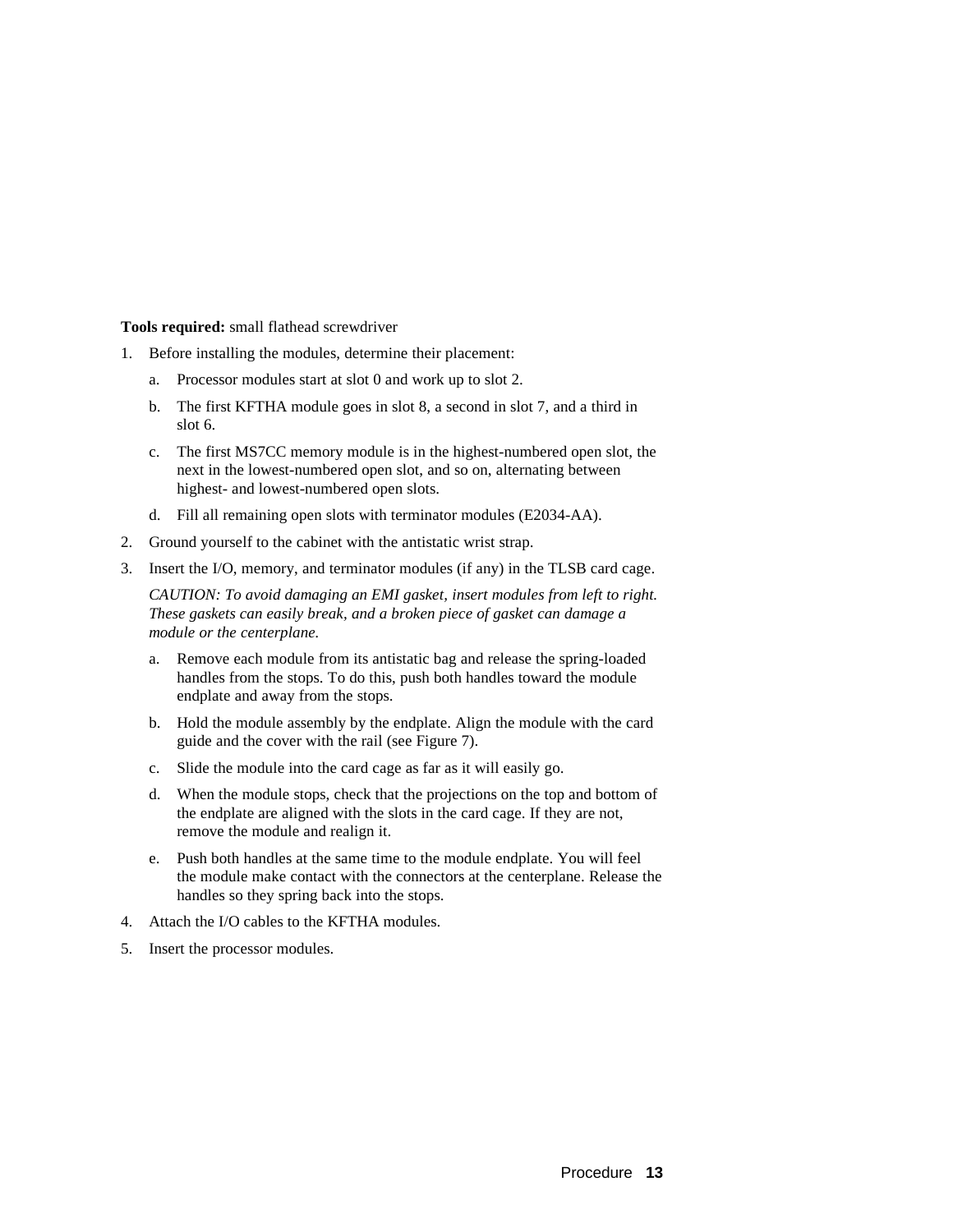## **7 Move Devices from the Storage Drawer**

**From the front move the disk or tape drive and the StorageWorks power supply, and from the rear move the disks.**

#### **Figure 8 Storage Drawer**



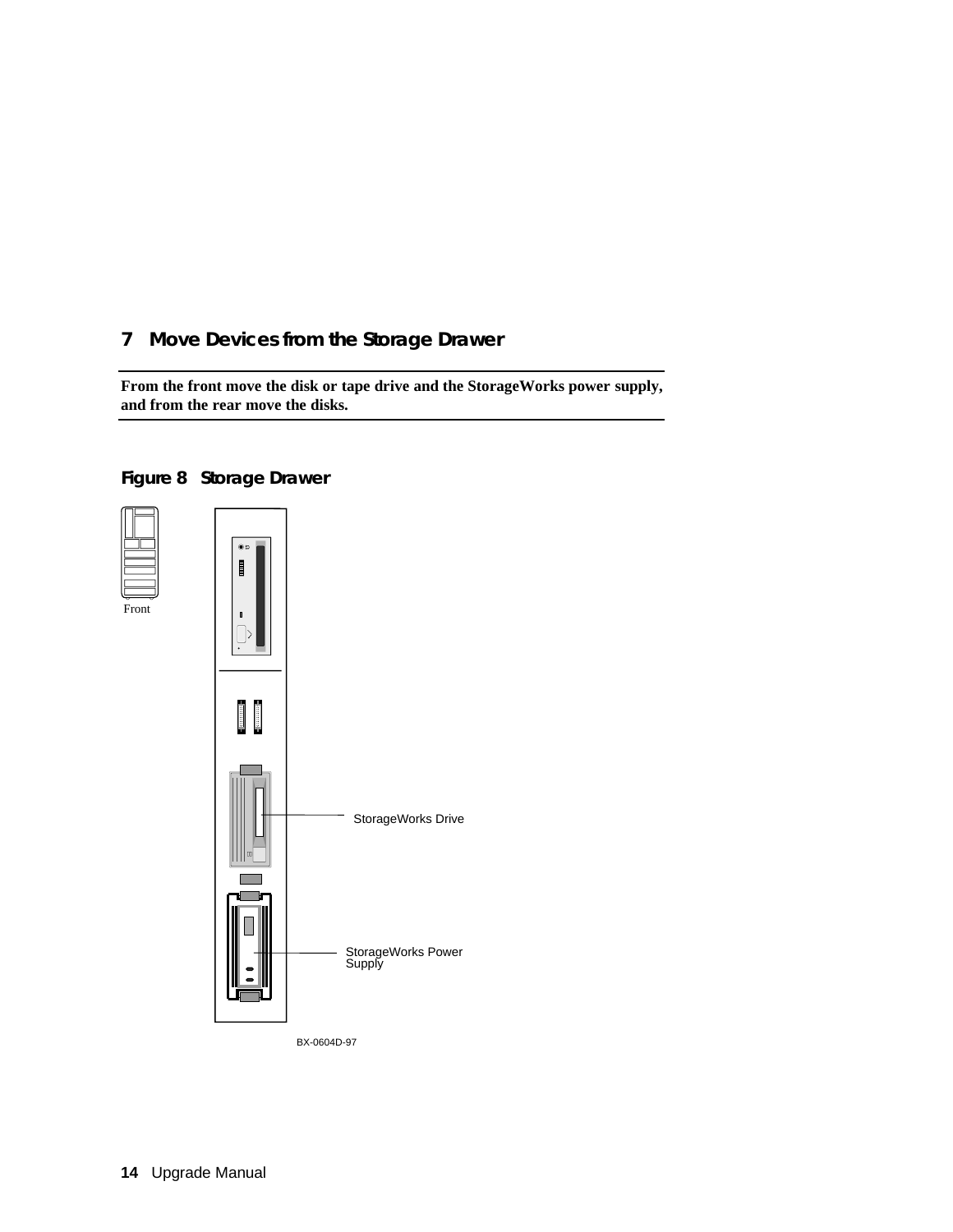Remove the storage device from the front of the storage drawer and the power supply. Remove any devices from the rear of the drawer. Install them in the new cabinet.

*NOTE: The storage drawer supports only narrow SCSI disks.*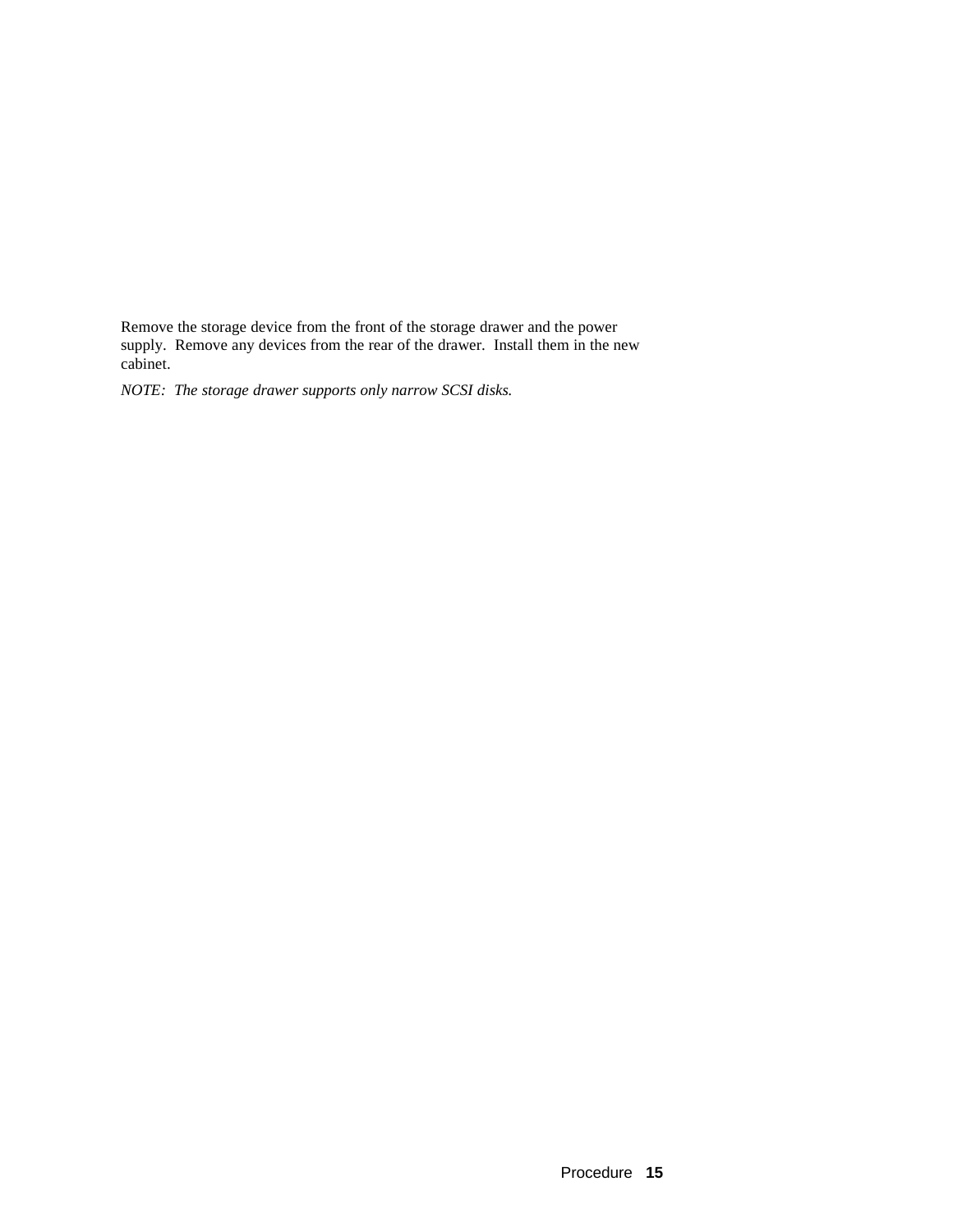### **8 Move PCI Modules from the PCI Shelves**

**Slide out one PCI shelf at a time and remove modules for transfer to the new cabinet.**





Move the contents of one PCI card cage at a time. This makes it easier to maintain the KFTHA hose number connections, to eliminate device reconfiguration. Likewise, transfer the I/O devices connected to the adapters from one PCI card cage at the same time.

1. Disconnect the power cables,  $\bullet$  in Figure 9, the I/O hose cable, and any other cables that prevent the PCI shelf from being pulled out. Keep the hose cable with the adapters you remove from the shelf, so that when you transfer the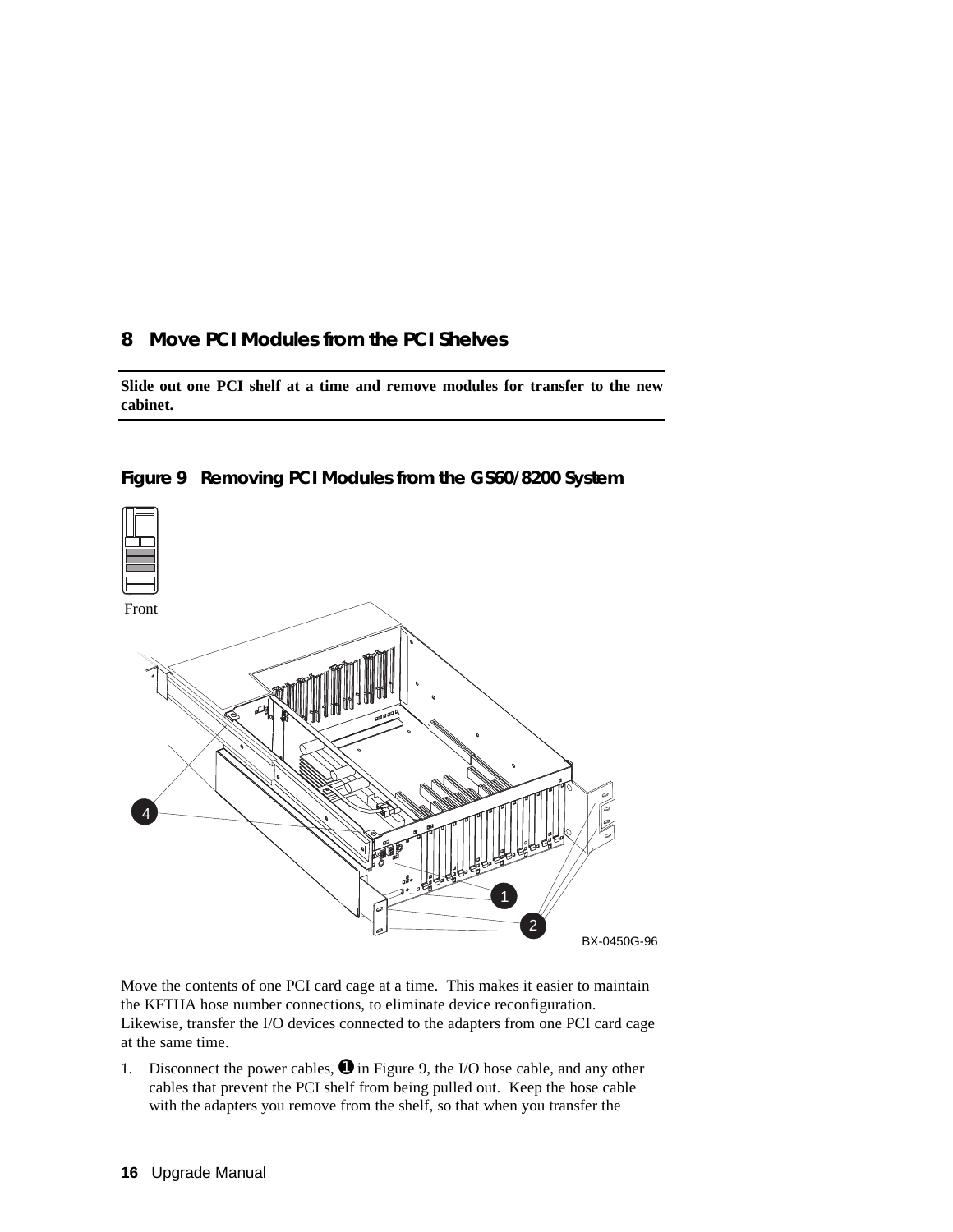adapters the hose number connections remain the same. (Remember that you labeled the hoses when removing them from the KFTHAs.)

- 2. Remove the five Phillips head screws that hold the card cage and the cable management rack to the frame (see  $\bullet$ ).
- 3. Pull the shelf out fully.
- 4. Remove the top cover by loosening the two quarter-turn screws, lifting the top of the cover away from the card cage, and then pulling the cover to the right and off (see  $\bullet$ ).
- 5. Remove any cables attaching I/O devices to the PCI from the front of PCI option cards. Label each adapter and each shelf or I/O device to which it is connected, for reinstallation.
- 6. Note the slot number from which the option is being moved. Lift each PCI option from its slot carefully, and place it in an antistatic bag. Label the bag with the slot number. Also label the bag to indicate the shelf or device to which it was attached, and label the I/O device(s) to show which devices belong to each option.
- 7. When all PCI option cards have been removed from one shelf, reattach the top cover and slide it back into the cabinet. Reattach the mounting screws.
- 8. Move the PCI option cards and the I/O cables to the new cabinet.
- *NOTE: If you are transferring more than 12 PCI I/O options, you will need to order another DWLPB–DA.*

#### **Install PCI Modules**

- 1. Remove the face plates from any slots you plan to use for PCI options. The face plates are held in place by a Phillips head screw on the inside right front edge of the card cage.
- 2. Insert the option boards.
- 3. Attach the hose I/O cable to the proper KFTHA connector and to the PCI card cage whose contents you just transferred.
- *NOTE: KFE70-XX and EISA cards are not supported in the GS60E system.*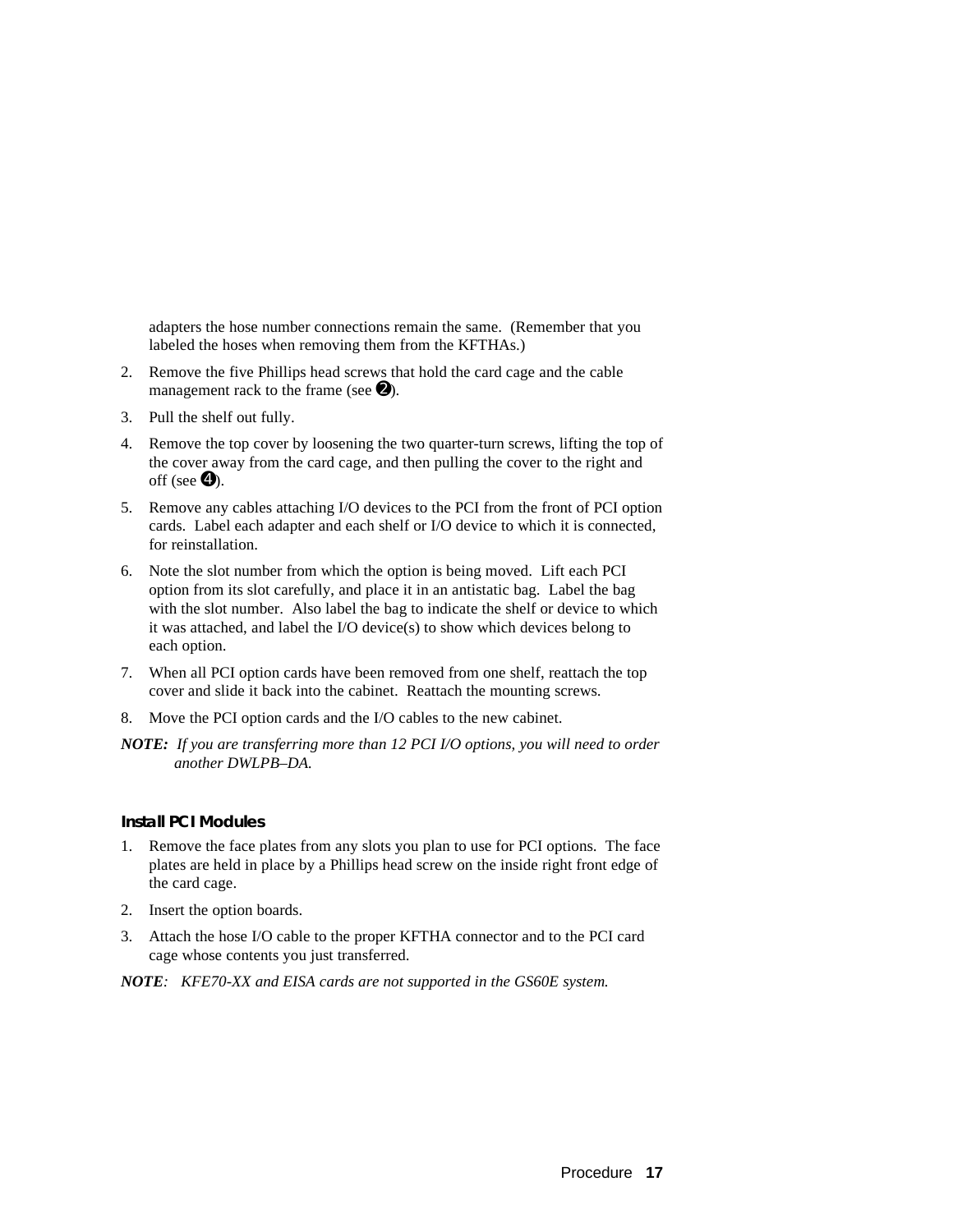## **9 Move StorageWorks Devices**

**Remove StorageWorks power supplies, devices, and DWZZA/Bs from the StorageWorks shelves in the old cabinet and install in the new cabinet.**



#### **Figure 10 Moving SCSI Devices**

BX-0638A-96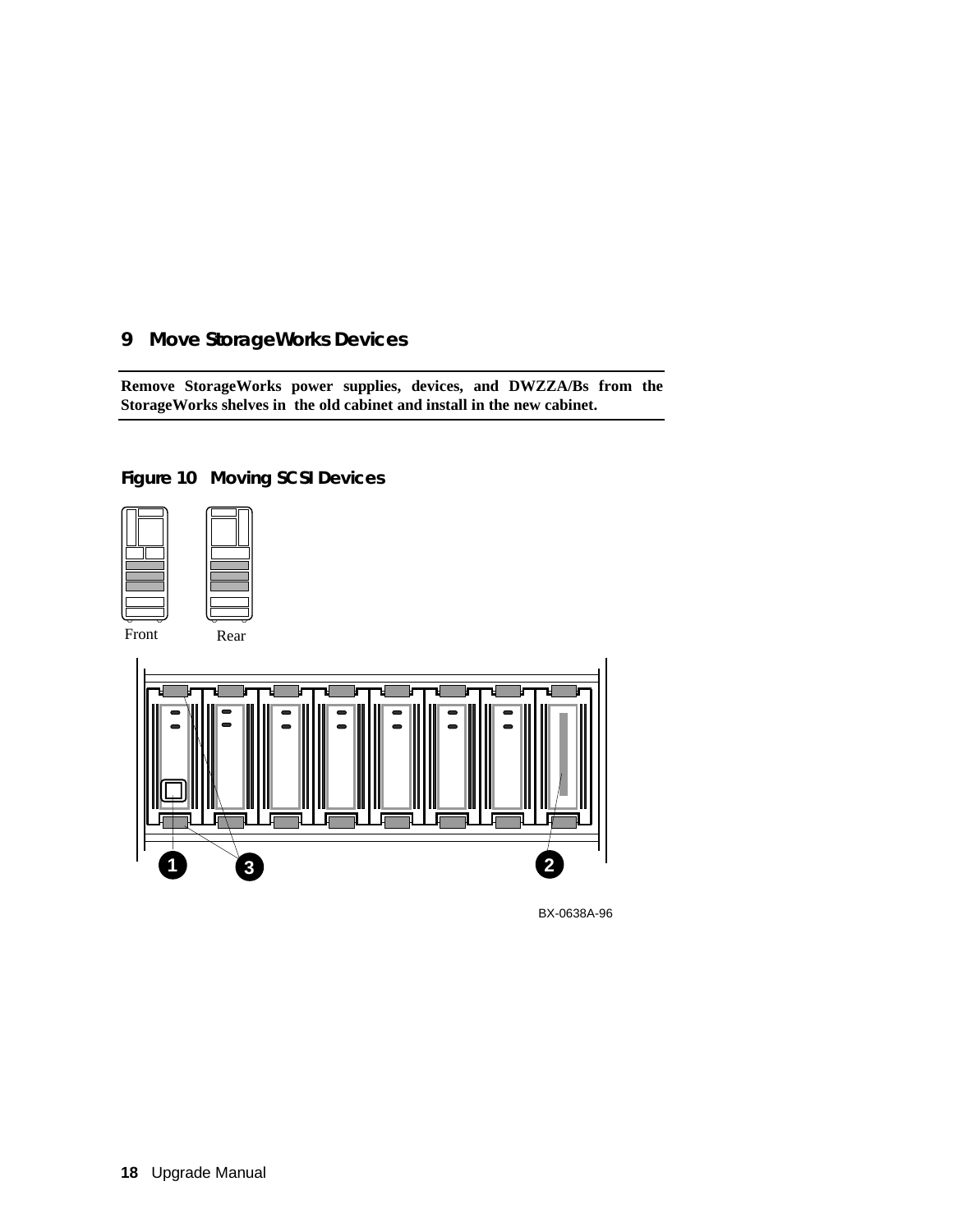To remove SCSI devices from StorageWorks shelves:

- 1. Disconnect the input power cord from the power supply. See  $\bullet$  in Figure 10.
- 2. Unplug the I/O cable from the shelf (see  $\bullet$ ).
- 3. Mark the position of each disk in the shelf, so that all disks can be restored with the same unit numbers in the new cabinet. Remove power supply, DWZZA/Bs, and I/O devices by pressing in both mounting tabs (see  $\bigcirc$ ). Using both hands to support the weight, slide each unit out of the shelf.
- *NOTE: If you are transferring more than seven disks, you will need to order another BA36R-RC.*

To install the SCSI I/O devices in the new cabinet:

- 1. Make sure that the shelf the devices are being placed in can be connected to the same numbered hose connector as in the existing system.
- 2. Insert the devices in the same places in the new shelf that they occupied in the old shelf. Press in on the mounting tabs and using the other hand to support the unit, slide the unit into the shelf until it connects.
- 3. Reconnect the I/O cable to the shelf and to the PCI adapter to which it was originally connected.
- 4. Connect the power supply cord.
- 5. Move any other I/O devices or external controllers and cable them.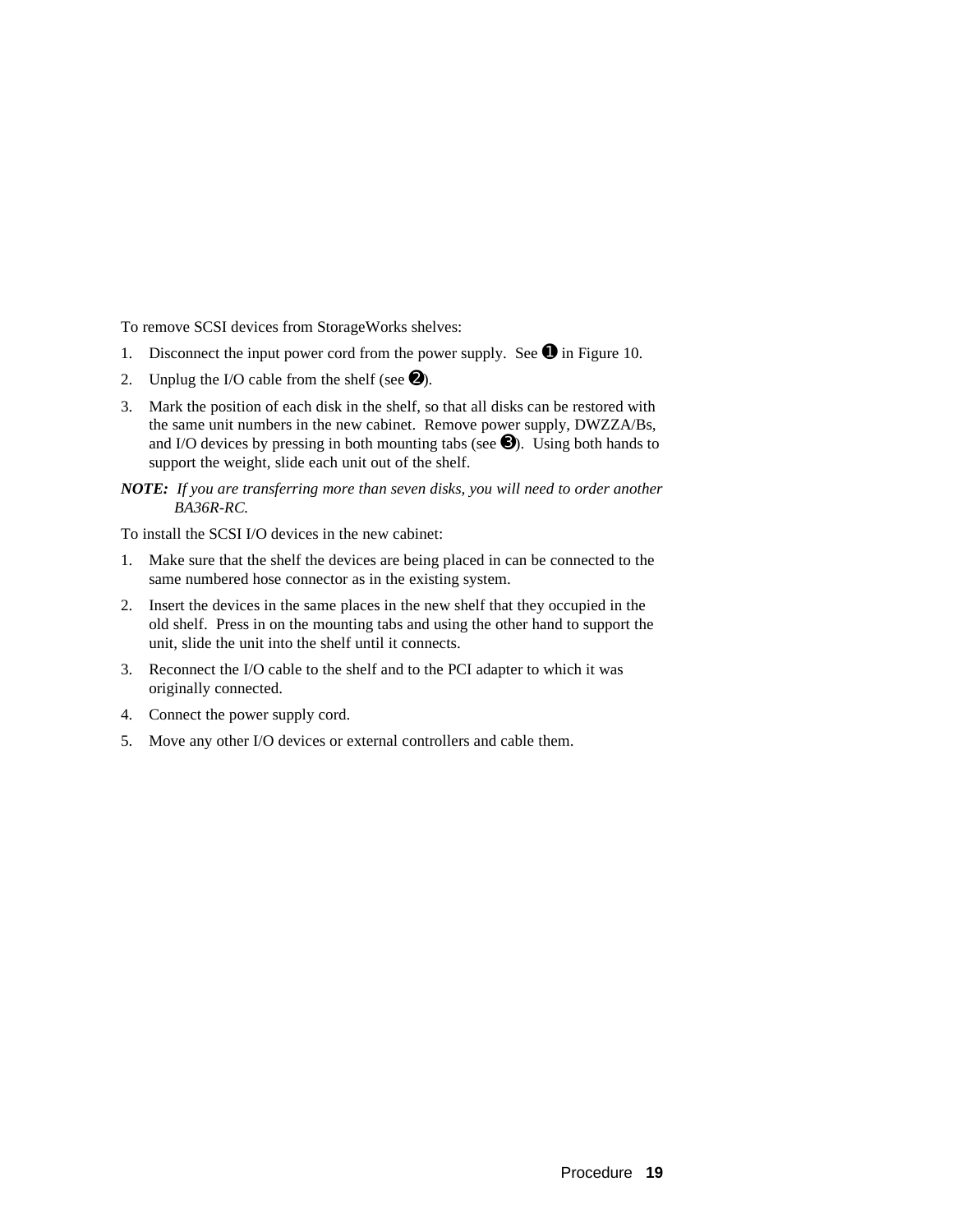#### **10 Power Up and Verify the System**

**Turn on the system, run console diagnostics, and issue the test command. Check the system configuration against the old configuration. Boot the operating system and run VET.**

#### **Example 2 Verifying the System**

P00>>> sho sys\_model\_num <sup>O</sup> sys\_model\_num GS60E

If it is not set to GS60E on power-up, the map will show this as follows: Use the **set sys model number** command to set the model to GS60E, as shown below.

. . . . . . . . . . . . . . . . C3 . Al A0 . . . . . . ILV . 4GB 4GB . . . . . . 8GB AlphaServer GS60 8-6/525/4, Console V5.5-17 12-AUG-1999 15:03:35 SROM V2.3, OpenVMS PALcode V1.61-5, Tru64 UNIX PALcode V1.54-3 System Serial = qv, OS = OpenVMS, 15:52:29 August 23, 1999 P00>>> sho sys\_model\_num sys\_model\_num GS60 (or AS8200) P00>>> set sys\_model\_num GS60E P00>>> test [test for all system devices appears] P00>>> boot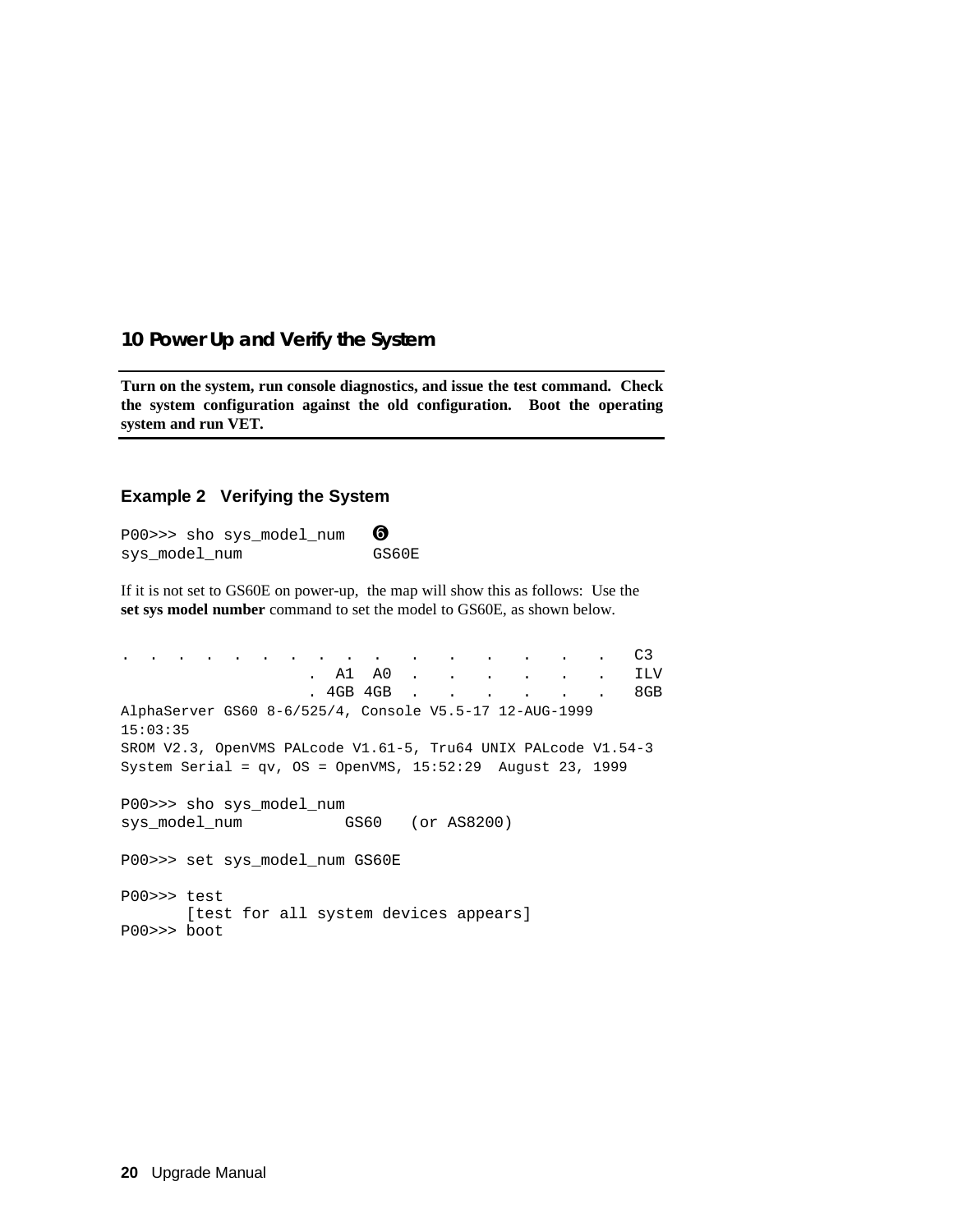- 1. Plug in the AC power cord.
- 2. Set the main AC circuit breaker to the on position.
- 3. Push the control panel On/Off button to on.
- 4. To verify power supply operation, check the VAUX and 48V LEDs on all power supplies (see Figure 11). With AC power on and the keyswitch on, both LEDs should be On.
- 5. Check that all modules are listed in the self-test display. Also check that the LEDs on all modules light.
- 6. Check the system serial number (see  $\Theta$ ) and change if necessary. Run console diagnostics with the **test** command.
- 7. Boot the operating system and run the verification exerciser tool (VET).
- 8. Pack the old cabinet in a shipping box and return to Compaq, using the shipping label supplied.
- *NOTE: Refer to the AlphaServer GS60E Operations and Service Manuals for more information.*

### **Figure 11 Power Supply LEDs**